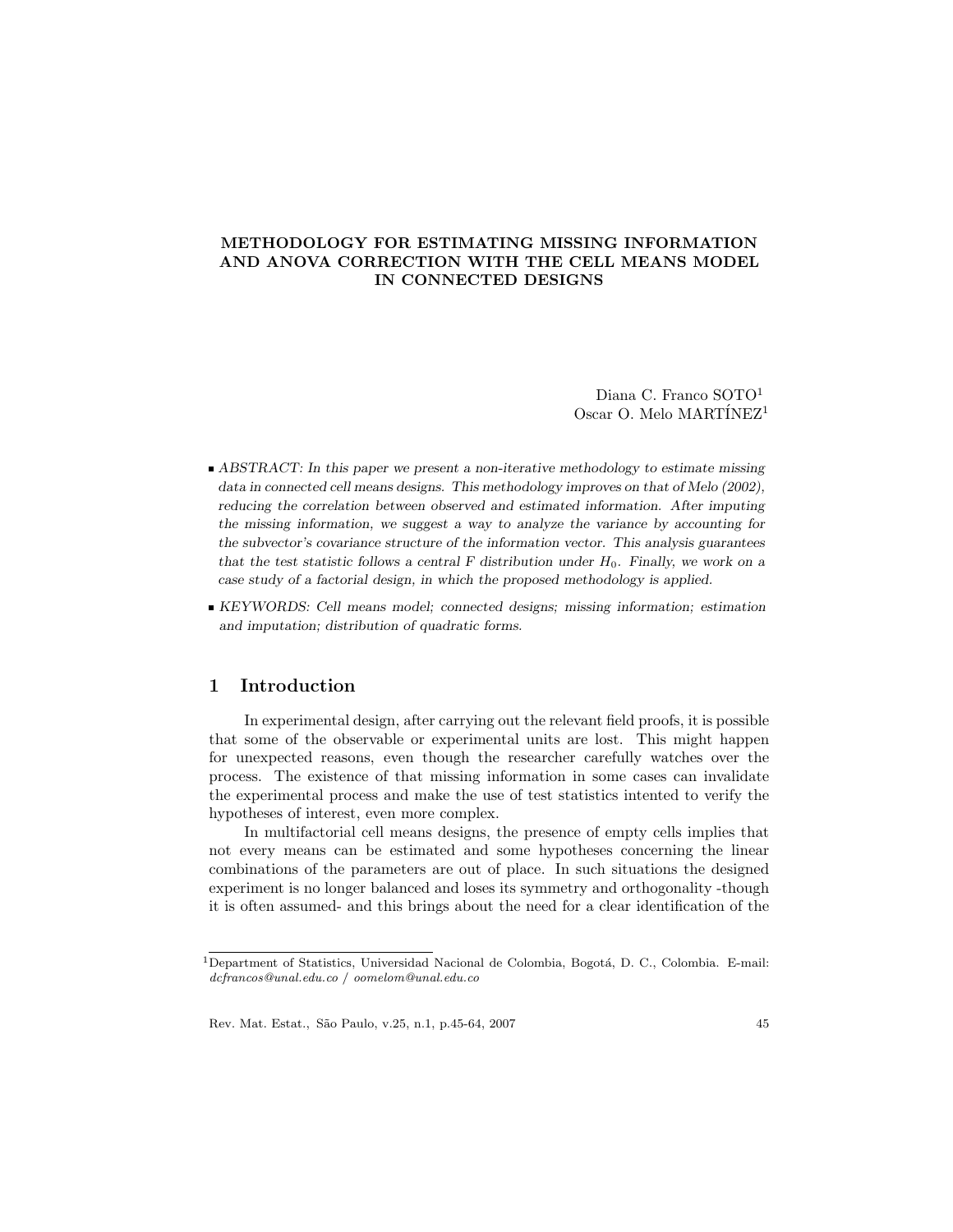functions that can be estimated, whose nature depends on whether the model is connected or not. Regarding this latter aspect of concern, it is worth mentioning the works by Weeks and Williams  $(1964)$ , Murray and Smith  $(1985)$  and Dodge  $(1985)$  in models with n-ways of classification.

The lack of information in experimental design is a subject to which particular attention has been paid over the past years, see for example, Allan and Wishart (1930), Yates (1933), Bartlett (1937), John and Prescott (1975), Jarrett (1978), Little  $(1988)$ , Liu  $(1996)$ , Little and Rubin  $(2002)$ . One of the most recent works about this is presented in Melo  $(2002)$ , in which three methodologies for estimation of empty cells with the cell means model in connected designs are proposed.

The theoretical results in the aforementioned study suggest and guide the work developed herein. That is because, in this study, as most studies regarding missing information, after carrying out the imputation, the common analysis of variance is performed. However, a detailed study of the distributional properties of the test statistic is lacking. Furthermore, the correlation and appropriate structure of the covariability that exists between the observed and estimated information is also omitted. Such omission might bring about serious consequences regarding the validity of the results obtained for the test of hypotheses, and that may lead to erroneous conclusions.

With the aim of overcoming the foregoing difficulties, in this work we propose a methodology for handling missing information in connected cell means designs. In the next section some basic ideas about linear models are presented. We present a non-iterative methodology to estimate missing information in connected designs with the cell means model in section 3. This methodology improves on that of Melo (2002), reducing the correlation between observed and estimated information. After imputing the missing information, we suggest a way to analyze the variance by accounting for the subvector's covariance structure of the information vector. This analysis guarantees that the test statistic follows a central F under  $H_0$ . In the fourth section, we show a numerical example on a case study of a factorial design, in which the proposed techniques are applied. Finally, we present some conclusions about the work in the last section.

# 2 Preliminary concepts

The methodology for the theoretical development of the problem is based on the cell means model and modified cell means model, which are presented in this section.

The cell means model presented in Searle (1987), Hocking (1985) and Hocking  $(1996)$ , is given by

$$
y = W\mu + e \tag{1}
$$

subject to the constraint

$$
G\mu = g
$$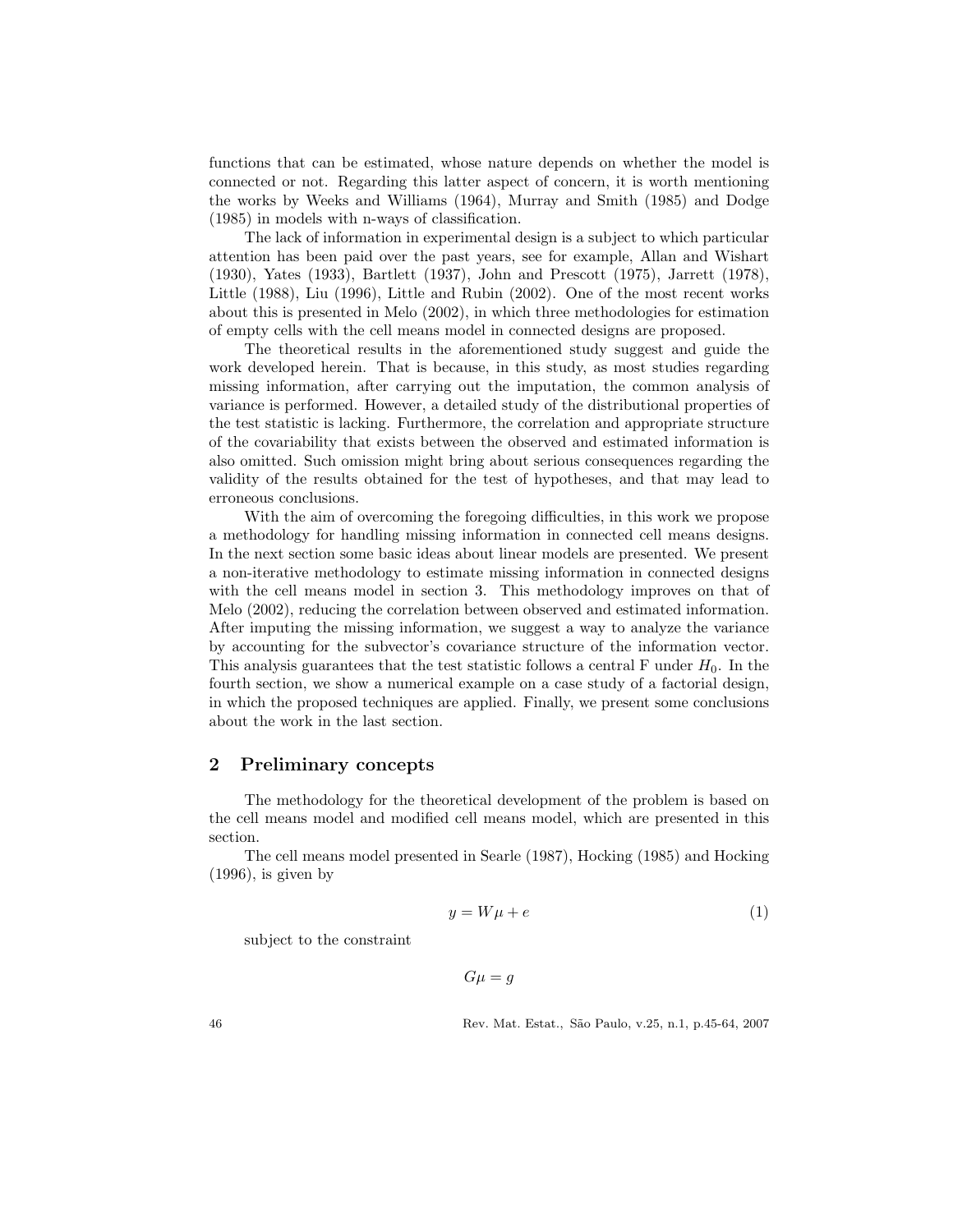where  $y_{(n \times 1)}$  is the vector of random variables,  $W_{(n \times p)}$  is the incidence matrix that associates each observation with its average values,  $\mu_{(p \times 1)}$  is the vector of population means,  $G_{(s \times p)}$  is the contrast matrix representing the known linear relations from the cell means and in which the noninteraction constraint are usually specified such that  $rank(G) = s$ ,  $g_{(s \times 1)}$  is the vector of unknown constants, and  $e_{(n \times 1)}$  is the vector of non observable random variables such that  $e \sim N(0_{(n \times 1)}, \sigma^2 I_n)$ . Adittionally, n is the number of total observations,  $m$  is the number of missing data,  $p$  is the number of parameters (population means) and  $s$  is the number of linearly independent restrictions over the cell means.

In cases where there are no empty cells,  $W$  has a full column rank. Otherwise W has a zero column for each empty cell, whereas  $\mu$  mantains its original structure as if every cell had been observed.

The modified cell means model is a special case of model (1), with

$$
G\mu = 0\tag{2}
$$

In particular, the modified cell means model is useful in cases with empty cells, because this model reduces the dimensionality of the original model by substituting the constraint set (2) in this model (Murray and Smith, 1985).

The constraint matrix  $G_{(s \times p)}$  can be reorganized, reordered and partitioned

into two submatrices, i.e.  $G = (G_1 \dot{G}_2)$ , where  $G_{1(s \times (p-s))}$  and  $G_{2(s \times s)}$  is such that rank( $G_2$ ) = s. The partition of vector  $\mu$  is independent of the data obtained, and, in particular, it is independent of the number of missing cells and its location.

The rows of  $\mu_{(p\times 1)}$  can be reorganized in agreement with the partitioning of

G, giving  $\mu = (\mu_1 : \mu_2)$ , where  $\mu_{1((p-s)\times 1)}$  and  $\mu_{2(s\times 1)}$ .

Thus,  $G\mu = G_1\mu_1 + G_2\mu_2 = 0$ , and since  $G_2$  is a full column rank matrix, there is a unique solution for  $\mu_2$  in terms of  $\mu_1$  given by

$$
\mu_2 = -G_2^{-1} G_1 \mu_1 \tag{3}
$$

Finally, this leads to a reordering of  $W$ , the incidence matrix, which should be in agreement with the partition of both  $G$  and  $\mu$ . Hence we obtain

$$
y = (w_1 \quad w_2) \begin{pmatrix} \mu_1 \\ \mu_2 \end{pmatrix} + e
$$
  
=  $(w_1 \quad w_2) \begin{pmatrix} I \\ -G_2^{-1}G_1 \end{pmatrix} \mu_1 + e$  (4)  
=  $V\mu_1 + e$ 

where  $V_{(n \times (p-s))} = w_1 - w_2 G_2^{-1} G_1$ .

If the rank of V is  $p-s$ , then  $\overline{V}'V$  is non-singular and the following estimators for the components of the vector  $\mu$  are obtained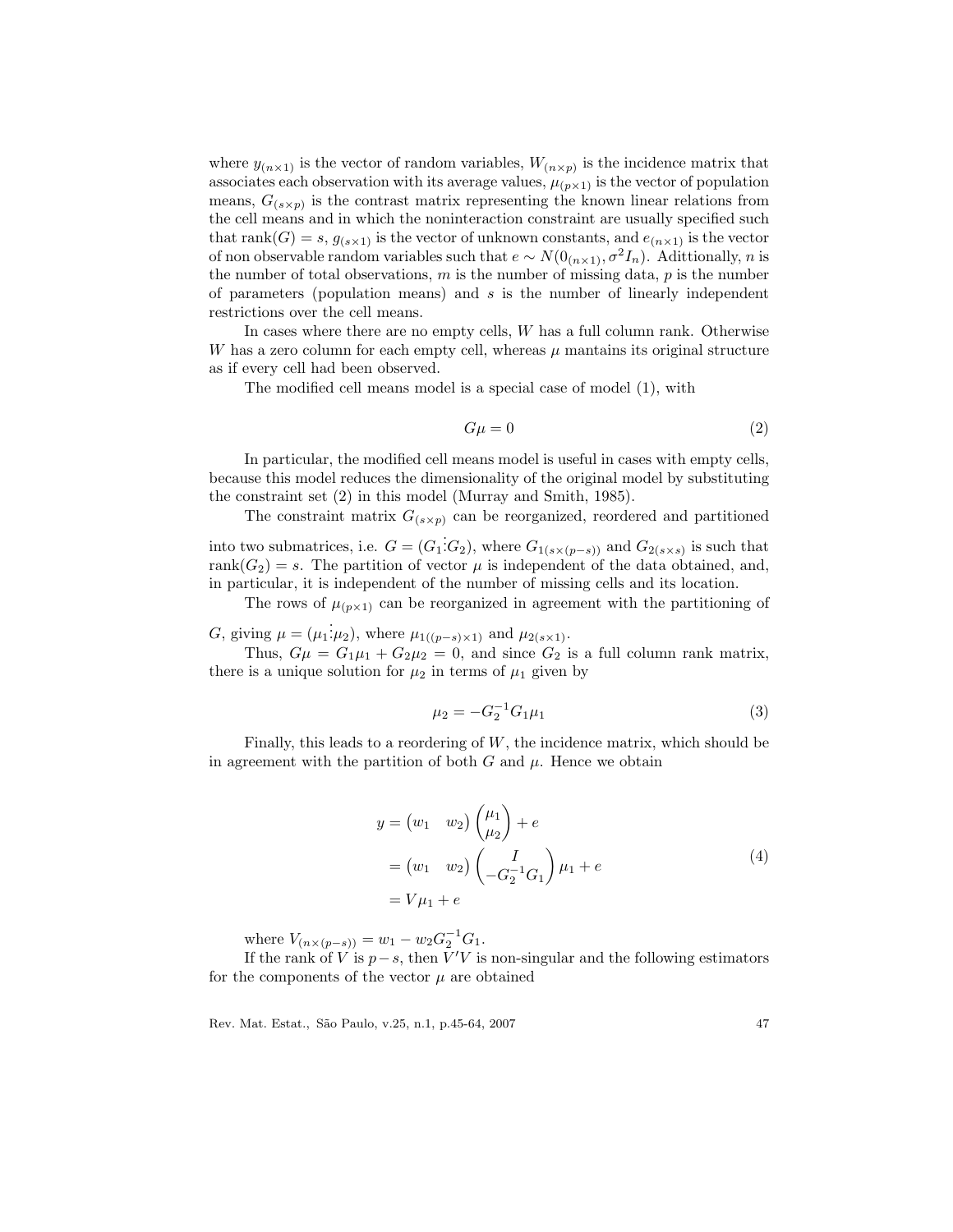$$
\tilde{\mu}_1 = (V'V)^{-1}V'y\tag{5}
$$

$$
\tilde{\mu}_2 = -G_2^{-1} G_1 \tilde{\mu}_1 \tag{6}
$$

### 2.1 The constrained least squares non-iterative method of estimation

If there are  $m$  missing values, the cell means model can be written as

$$
y = \begin{pmatrix} y_1 \\ y_2 \end{pmatrix} = \begin{pmatrix} W_1 \\ W_2 \end{pmatrix} \mu + e \tag{7}
$$

where the vector of random variables  $y_{(n \times 1)}$  is partitioned into two subvectors consisting of the observed information  $y_{1((n-m)\times 1)}$  and another vector associated with the missing information  $y_{2(m\times1)}$  (which could be a zero vector or another vector with presupposed initial values). Besides,  $W_{(n \times p)}$  is also partitioned into two submatrices associated with the observed and non-observed information,  $W_{1((n-m)\times p)}$  and  $W_{2(m\times p)}$  respectively.

If a subsequent partition is carried out on the submatrices  $W_1$  and  $W_2$ , taking into account the restriction matrix  $G$  for the modified cell means model, then

$$
\begin{pmatrix} y_1 \\ y_2 \end{pmatrix} = \begin{pmatrix} W_{11} & W_{12} \\ W_{21} & W_{22} \end{pmatrix} \begin{pmatrix} \mu_1 \\ \mu_2 \end{pmatrix} + e \tag{8}
$$

with  $W_{11((n-m)\times(p-s))}$ ,  $W_{12((n-m)\times s)}$ ,  $W_{21(m\times(p-s))}$  and  $W_{22(m\times s)}$ . Substituting  $\mu_2$  by (3), we obtain

$$
y_1 = W_{11}\mu_1 - W_{12}G_2^{-1}G_1\mu_1 + e_1 = V_1\mu_1 + e_1
$$
\n(9)

where  $V_{1((n-m)\times(p-s))} = W_{11} - W_{12}G_2^{-1}G_1$  is the submatrix with the restriction of non-interaction associated with the observed data.

The least squares estimator for  $\mu_1$  is given by

$$
\hat{\mu}_1 = (V_1' V_1)^{-1} V_1' y_1 \tag{10}
$$

Similarly

$$
y_2 = W_{21}\mu_1 - W_{22}G_2^{-1}G_1\mu_1 + e_2 = V_2\mu_1 + e_2 \tag{11}
$$

where  $V_{2(m \times (p-s))} = W_{21} - W_{22} G_2^{-1} G_1$  is the submatrix with the restriction of non-interaction associated with the missing data.

From the above we can find an alternative expression for the estimation of missing information given by

$$
\hat{y}_2 = V_2 \hat{\mu}_1 = V_2 (V_1' V_1)^{-1} V_1' y_1 \tag{12}
$$

whose expected value and variance are respectively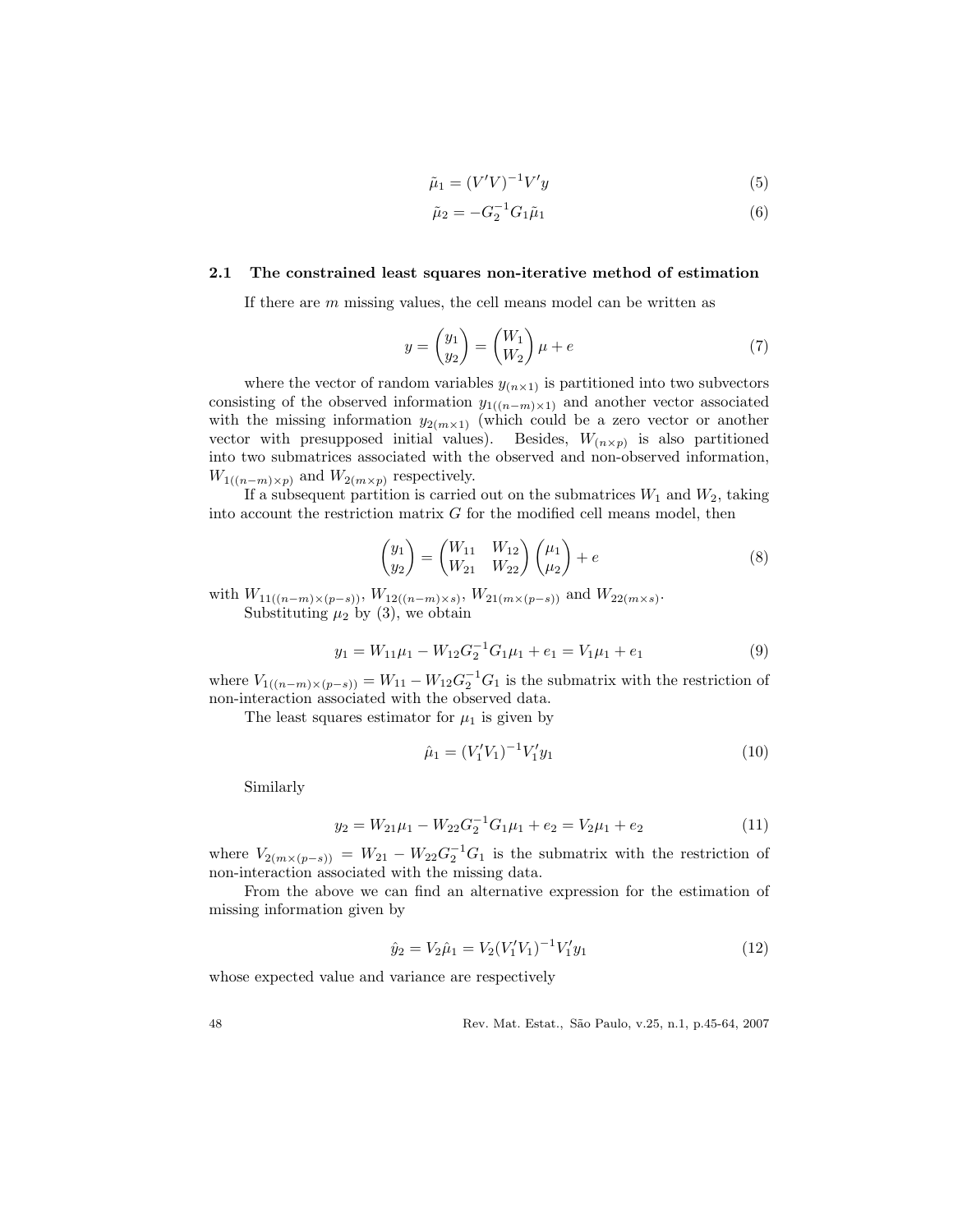$E(\hat{y}_2) = V_2 \mu_1$  and  $Var(\hat{y}_2) = V_2 (V'_1 V_1)^{-1} V'_2 \sigma^2$ 

In order to achieve the imputation of missing information, the estimations are obtained making use of expression (12) and the empty cells are replaced by the respective estimated values.

Then, in this case the model is given by

$$
y_0 = \begin{pmatrix} y_1 \\ \hat{y}_2 \end{pmatrix} = \begin{pmatrix} V_1 \\ V_2 \end{pmatrix} \mu_1 + \begin{pmatrix} e_{01} \\ e_{02} \end{pmatrix}
$$
  

$$
y_0 = V\mu_1 + e_0
$$
 (13)

### 2.1.1 Decomposition of sums of squares after imputing estimated data

In this subsection, we present the decomposition of sums of squares after substituting the empty cells by the respective estimated values. The sum of squares is corrected by mean.

The total sum of squares with imputed data, corrected by mean  $(TSS_{\text{WIDC}})$ is

$$
TSS_{\text{WIDC}} = (y'_1 \quad \hat{y}'_2) \begin{pmatrix} y_1 \\ \hat{y}_2 \end{pmatrix} - \frac{1}{n} (y'_1 \quad \hat{y}'_2) \begin{pmatrix} 1_1 \\ 1_2 \end{pmatrix} (1'_1 \quad 1'_2) \begin{pmatrix} y_1 \\ \hat{y}_2 \end{pmatrix}
$$

$$
= y'_1 y_1 + \hat{y}'_2 \hat{y}_2 - \frac{1}{n} (y'_1 1_1 1'_1 y_1 + 2 \hat{y}'_2 1_2 1'_1 y_1 + \hat{y}'_2 1_2 1'_2 \hat{y}_2)
$$
(14)

When data is not imputed, the total sum of squares corrected by mean  $(TSS_{\rm NIDC})$  is

$$
TSS_{\text{NIDC}} = y_1' y_1 - \frac{1}{n_1} (y_1' 1_1 1_1' y_1)
$$
\n(15)

We observe clearly that

$$
TSS_{\rm WIDC} \geq TSS_{\rm NIDC}
$$

The model sum of squares with imputed data, corrected by mean  $(MSS_{\text{WIDC}})$ is

$$
MSS_{\text{WIDC}} = y_1' V_1 (V_1' V_1)^{-1} V_1' y_1 + \hat{y}_2' \hat{y}_2 - \frac{1}{n} (y_1' 1_1 1_1' y_1 + 2 \hat{y}_2' 1_2 1_1' y_1 + \hat{y}_2' 1_2 1_2' \hat{y}_2) \tag{16}
$$

When data is not imputed, the model sum of squares corrected by mean  $(MSS_{\text{NIDC}})$  is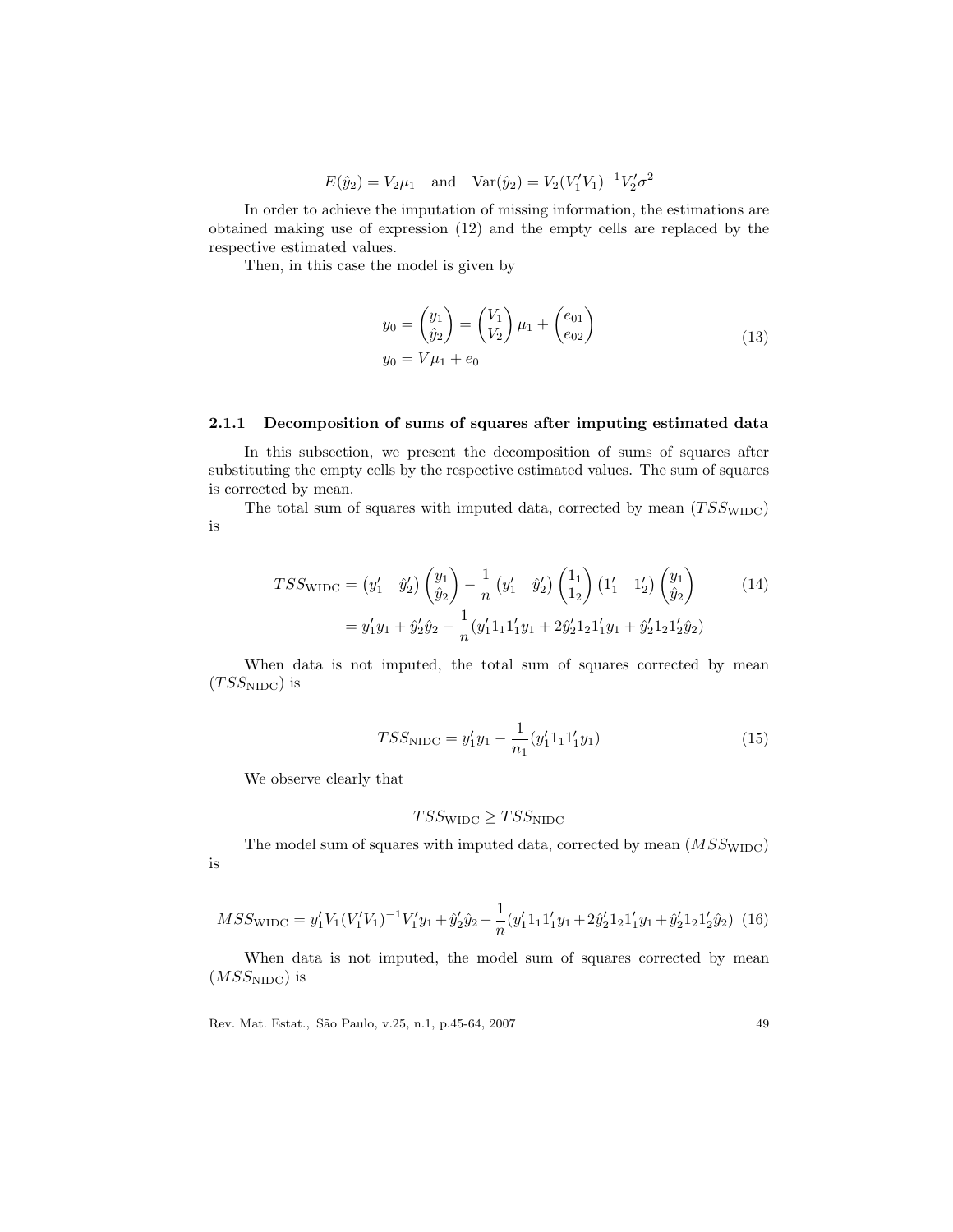$$
MSS_{\rm NIDC} = y_1' V_1 (V_1' V_1)^{-1} V_1' y_1 - \frac{1}{n_1} (y_1' 1_1 1_1' y_1)
$$
\n(17)

Similarly

# $MSS_{\rm WIDC} \geq MSS_{\rm NIDC}$

Finally, after imputing estimated data, the residual sum of squares  $(RSS_{\text{WID}})$ is

$$
RSS_{\text{WID}} = (y'_1 \quad \hat{y}'_2) \begin{pmatrix} y_1 \\ \hat{y}_2 \end{pmatrix} - y'_1 V_1 (V'_1 V_1)^{-1} V'_1 y_1 - \hat{y}'_2 \hat{y}_2
$$
  
=  $y'_1 (I - V_1 (V'_1 V_1)^{-1} V'_1) y_1$  (18)

When data is not imputed, the residual sum of squares  $(RSS_{\text{NID}})$  is

$$
RSS_{\text{NID}} = y_1'(I - V_1(V_1'V_1)^{-1}V_1')y_1
$$
\n(19)

In this case

$$
RSS_{\text{WID}} = RSS_{\text{NID}}
$$

From the above, the analysis of variance after imputing estimated data corrected by mean, is presented in Table 1.

Table 1 - ANOVA obtained by means of the constrained least squares method

| ation    | Source of vari- Degrees of Free- Sum of Squares<br>dom |            | Mean Square          | F                                  |
|----------|--------------------------------------------------------|------------|----------------------|------------------------------------|
| Model    | $p-s-1$                                                | $MSS$ widc | $MSM_{\rm WIDC}$     | $MSM$ WIDC<br>$RMS$ <sub>WID</sub> |
| Residual | $n-p+s-m$ RSS with                                     |            | $RMS$ <sub>WID</sub> |                                    |
| Total    | $n-m-1$                                                | $TSS$ widc |                      |                                    |

# 3 Proposed methodology for handling missing information

In this section, we studied the analysis of variance construction after imputing estimated data through the non-iterative method given by Melo (2002). Next we found the structure of the variance and covariance matrix between observed and estimated information, which shows the problems relatives to the traditional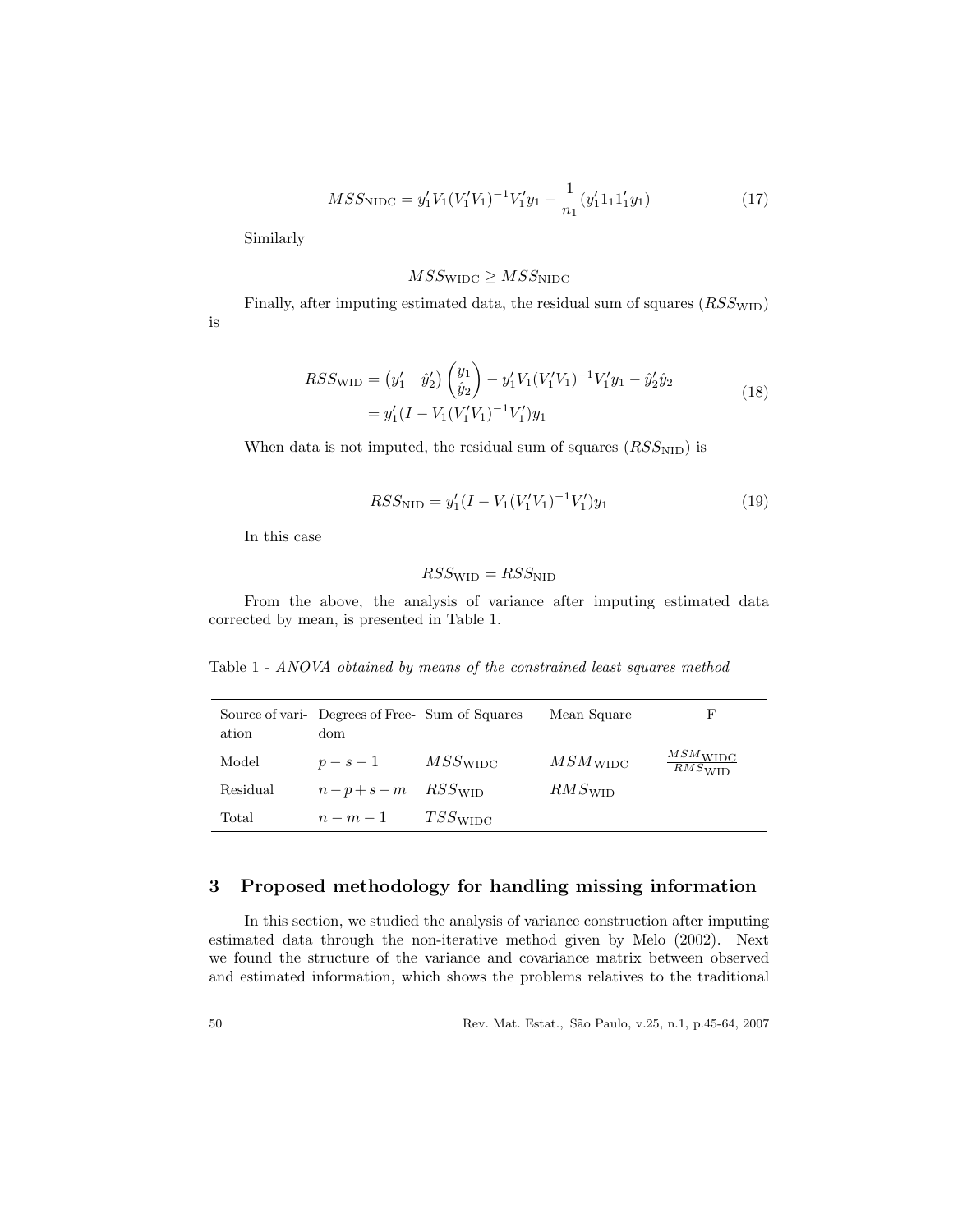analysis of variance. Then, we present a non-iterative methodology to estimate missing information in connected designs with the cell means model which reduces the correlation between observed and estimated information. After imputing the missing information, we suggest a way to analyze the variance by accounting for the subvector's covariance structure of the information vector. This analysis guarantees that the test statistic follows a central F distribution under  $H_0$ .

In this case, the model of interest in terms of the observed cell means vector  $\mu_1$  for the analysis of variance as regards the techniques presented in Melo (2002) is given by (13). For that model, where  $V_{(n \times (p-s))}$  is a full column rank matrix such that  $rank(V) = p - s$ , the unbiased minimum variance estimators of  $\mu_1$  and  $\sigma^2$ , obtained through the likelihood function, are given by (5) and

$$
\hat{\sigma}^2 = S_0^2 = \frac{RSS_{\text{NID}}}{n - p + s} \tag{20}
$$

respectively. These estimators are independently distributed with distributions

$$
\hat{\mu}_1 \sim N(\mu_1, \sigma^2 (V'V)^{-1})
$$
 and  $S_0^2 \sim \frac{\sigma^2}{n - p + s} \chi^2_{(n-p+s)}$ 

The likelihood function to be maximizied is

$$
L(\mu_1, \sigma^2) = f(y, \mu_1, \sigma^2) = \frac{1}{\sigma^n (2\pi)^{n/2}} \exp\left[-\frac{1}{2\sigma^2} ||y - V\mu_1||^2\right].
$$
 (21)

The general hypothesis relative to the parameters of the linear model of interest, is given by

$$
H_0: V\mu_1 = 0 \quad vs \quad H_a: V\mu_1 \neq 0, \quad \sigma^2 > 0 \tag{22}
$$

Under  $H_0$  we have a family of distributions for each value of  $\sigma^2$ . In order to carry out the test we start out with the likelihood function expressed in (21). The test of hypotheses is carried out by means of the generalized likelihood ratio principle, given by

$$
\lambda = \frac{\max_{H_0} L(y, \mu_1, \sigma^2)}{\max_{\Omega} L(y, \mu_1, \sigma^2)}
$$
(23)

In such a case, we make use of maximum likelihood estimators of  $\sigma^2$  in (20). Next we construct the relevant statistic which is commonly used in order to test  $H_0$ given by

$$
F = \frac{(n-p+s-m)(y'(V(V'V)^{-1}V')y)}{(p-s)(y'[I-V(V'V)^{-1}V']y)}
$$
\n(24)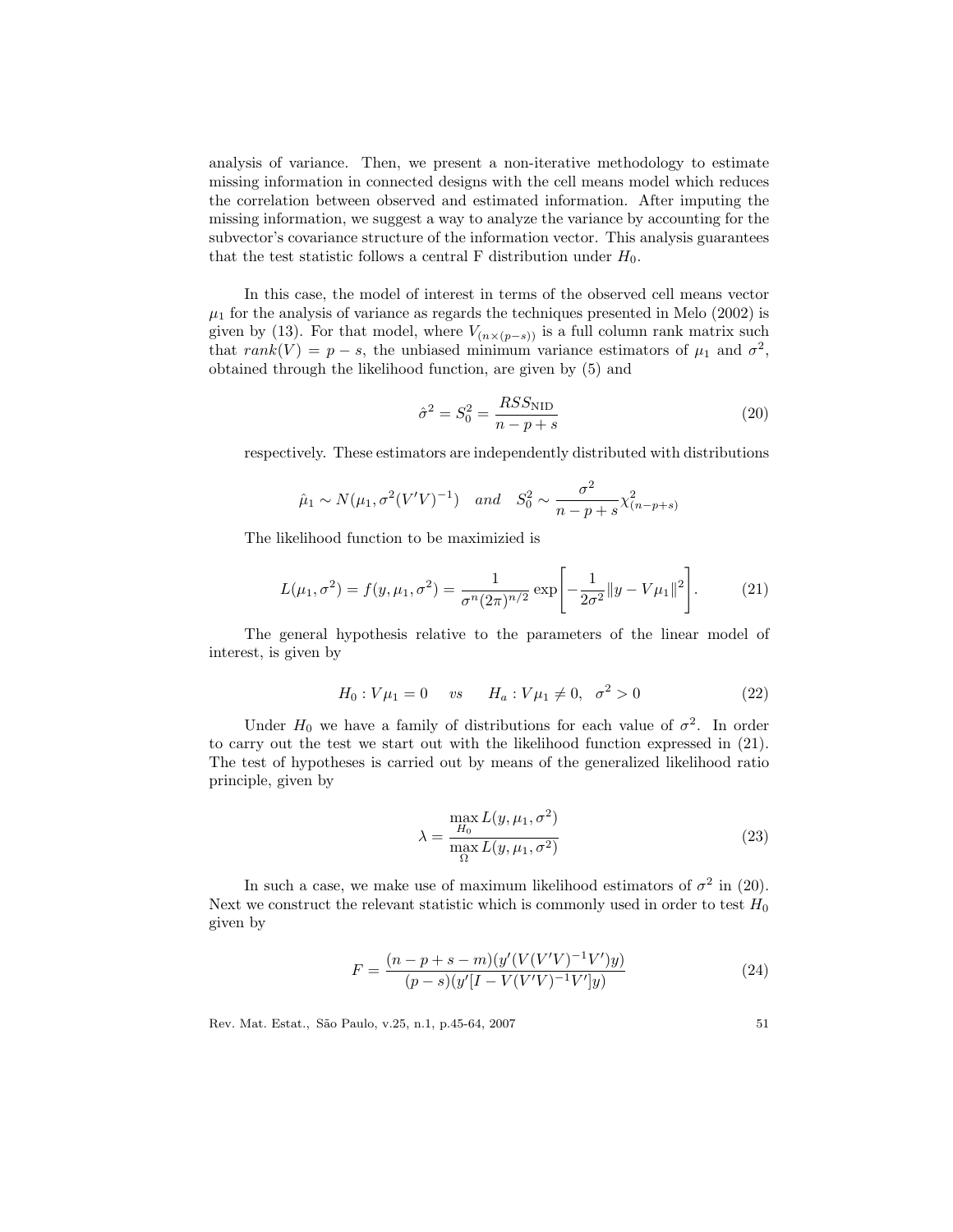It is assumed that such statistic is distributed as  $F'$  $\zeta'_{(a_1,a_2,\phi_0)}$ , with  $a_1 = p$ s,  $a_2 = n - p + s - m$  and  $\phi_0 = \frac{\mu'_1 V' V \mu_1}{2\sigma^2}$ . This statistic is central if and only if  $H_0: V\mu_1 = 0$  is true.

However, it is clear that the components of vector  $y$  are not independent, since the estimated information vector  $\hat{y}_2$  is a linear combination of the observed information vector  $y_1$ , as in expression (12).

Furthermore, if we carry out the analysis of sum of squares' distribution expressed only in terms of the vector of observed values  $y_1$ , we obtain

$$
MSS_{\text{WID}} = y'V(V'V)^{-1}V'y = y'_1My_1
$$
  

$$
RSS = y' [I - V(V'V)^{-1}V'] y = y'_1Qy_1
$$

where  $M = V_1(V_1'V_1)^{-1}V_1' + V_1(V_1'V_1)^{-1}(V_2'V_2)(V_1'V_1)^{-1}V_1'$  and  $Q = I_1$  $V_1(V_1'V_1)^{-1}V_1'.$ 

However, the matrices associated with the quadratic forms are not all idempotents:

$$
\begin{aligned} MM = & V_1 (V_1' V_1)^{-1} V_1' + 2 V_1 (V_1' V_1)^{-1} (V_2' V_2) (V_1' V_1)^{-1} V_1' \\ &+ V_1 (V_1' V_1)^{-1} (V_2' V_2) (V_1' V_1)^{-1} (V_2' V_2) (V_1' V_1)^{-1} V_1' \\ \neq & M \end{aligned}
$$

and  $QQ = Q$ . Thus, the model sum of squares after imputing the estimated data  $(MSS_{\text{WID}})$  is

$$
y_1'My_1 \not\sim \chi^2_{(p-s,\phi_1)}
$$

and the residual sum of squares after imputing the estimated data is

$$
y_1'Qy_1 \sim \chi^2_{(n-p+s-m)}
$$

In such a case, the ratio found by using the likelihood function is not an F central under  $H_0$ . However, it is commonly used in order to test  $H_0$ .

On the other hand, the structure of the variance and covariance matrix between observed and estimated information, is given by

$$
D' = \sigma^2 D'' = \sigma^2 \begin{pmatrix} [I]_{((n-m)\times(n-m))} & \vdots & [V_1(V'_1V_1)^{-1}V'_2]_{((n-m)\times m)} \\ \vdots & \vdots & \vdots \\ [V_2(V'_1V_1)^{-1}V'_1]_{(m\times(n-m))} & \vdots & [V_2(V'_1V_1)^{-1}V'_2]_{(m\times m)} \end{pmatrix}
$$

The previous matrix is symmetric and singular. This structure of the covariance matrix allows us to show another problem overlooked by the traditional analysis of variance, which is to assume that  $e \sim N(0_{(n \times 1)}, \sigma^2 I_n)$ . This is because the error is not truly homoscedastics, since  $e \sim N(0_{(n \times 1)}, D)$ .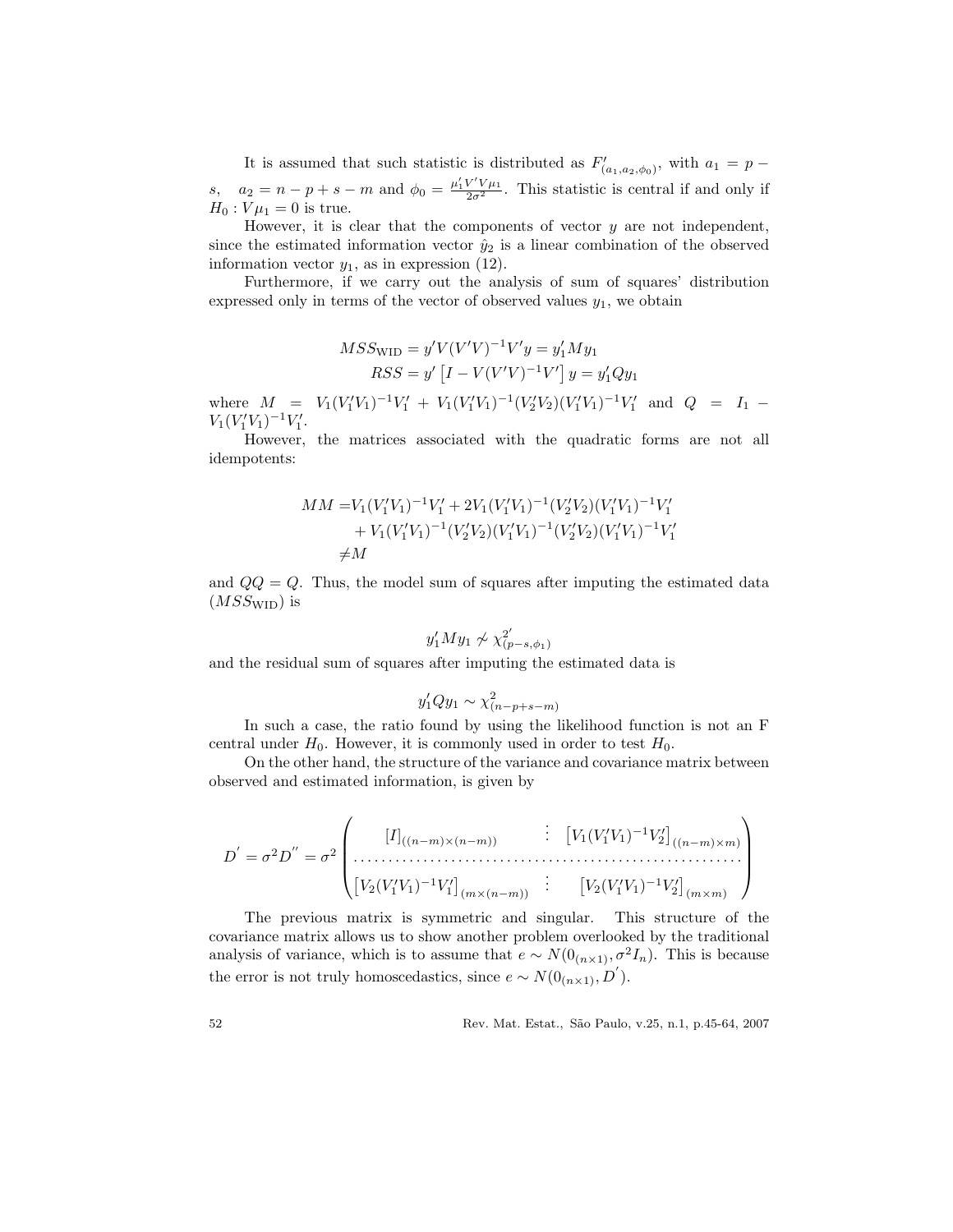#### 3.1 Estimation and imputation of missing information

In the constrained least squares non-iterative method of estimation, the expression for the estimation of missing information is given by (12). In such expression we can see that the estimated information vector  $\hat{y}_2$  is obtained as a linear combination of the observed information vector  $y_1$  and then,  $Cov(y_1, \hat{y}_2) = \sigma^2 V_2 (V_1' V_1)^{-1} V_1'.$ 

The fact that the structure of covariability between the two vectors is different from zero leads us to think of the necessity of a methodology with which the correlations between the  $y$ 's subvectors decreases, reducing the dependence between the estimated and observed information vectors.

In order to achieve such goal, the proposed non-iterative methodology consists in the adittion of a random component  $e^*_{(m\times 1)}$  to the estimated observations vector  $\hat{y}_{2(m\times1)}$ , such that

$$
e^* \sim N(0_{(m \times 1)}, \sigma^2 I_m) \tag{25}
$$

where  $\sigma^2$  is the variance of errors obtained by fitting a model like (9), assuming

$$
e_1 \sim N(0_{((n-m)\times(n-m))}, \sigma^2 I_{(n-m)})
$$

where  $\sigma^2$  is estimated with the residual mean square without imputed data  $(RMS<sub>NID</sub>)$ . Here it is important to note that the use of the residual mean square instead of a known variance, would be able to have an impact on the properties of the estimators obtained.

The randomly generated errors  $e^*_{(m\times1)}$  must satisfy the foregoing condition and satisfy the presupposition of uncorrelation with errors  $e_{1((n-m)\times 1)}$ , such that  $Cov(e_1, e^*) = 0$ <sub>((n-m)×m)</sub>. Therefore, we propose the following expression in order to estimate the missing information

$$
\hat{y}_2^* = V_2 \hat{\mu}_1 + e^* = V_2 (V_1' V_1)^{-1} V_1' y_1 + e^* \tag{26}
$$

The addition of such random component, leads to a decrease of correlation between the  $y$ 's subvectors.

The structure of the variance and covariance matrix between observed and estimated information using the proposed non-iterative technique of estimation, is given by

$$
D^* = \sigma^2 D = \sigma^2 \begin{pmatrix} [I]_{((n-m)\times(n-m)} & \vdots & [V_1(V_1'V_1)^{-1}V_2']_{((n-m)\times m)} \\ \vdots & \vdots & \vdots \\ [V_2(V_1'V_1)^{-1}V_1']_{(m\times(n-m))} & \vdots & [I + V_2(V_1'V_1)^{-1}V_2']_{(m\times m)} \end{pmatrix}
$$

The previous matrix is symmetric and its rows and columns are linearly independent, and thus  $D^* = \sigma^2 D$  is non-singular.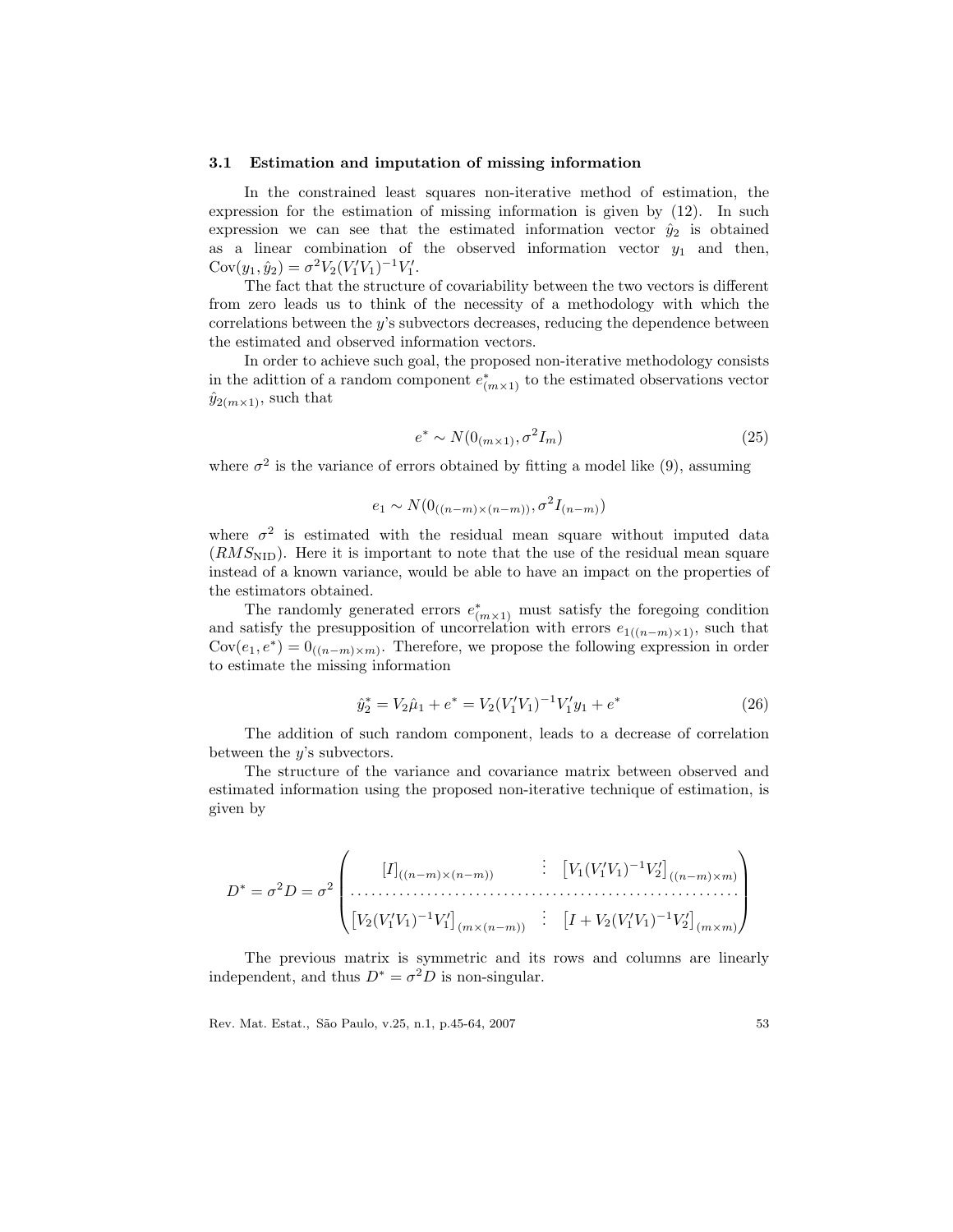In order to achieve the imputation of missing information, the estimations are obtained by making use of expression (26) and the empty cells are replaced by the respective estimated values and conserving the initial places in the design.

In this case, the model is given by

$$
y^* = \begin{pmatrix} y_1 \\ \hat{y}_2^* \end{pmatrix} = \begin{pmatrix} V_1 \\ V_2 \end{pmatrix} \mu_1 + \begin{pmatrix} e_1^* \\ e_2^* \end{pmatrix}
$$
  

$$
y^* = V\mu_1 + \varepsilon
$$
 (27)

such that  $\varepsilon \sim N(0_{(n \times n)}, D^*)$ .

Due to the characteristics of the errors in this model it is appropriate to use the weighted least squares technique presented by Montgomery and Peck (1992).

In this case, since  $D$  is a non-singular symmetric matrix, it is possible to claim that there is a nother non-singular symmetric matrix K, such that  $K'K = KK = D$ . Such matrix  $K$  is known in the literature as the square root of  $D$ .

If in model (27), we premultiply by  $K^{-1}$ , then

$$
K^{-1}y^* = K^{-1}V\mu_1 + K^{-1}\varepsilon
$$
  
 
$$
z = B\mu_1 + \varepsilon^*
$$
 (28)

where  $z = K^{-1}y^*$ ,  $B = K^{-1}V$  and  $\varepsilon^* = K^{-1}\varepsilon$ .

For this new model, we have that  $\varepsilon^* \sim N(0_{(n \times n)}, \sigma^2 I_n)$ . Since all of the presuppositions of least squares are satisfied by model (28), the generalized unbiased and minimum variance estimator is given by

$$
\hat{\mu}_1^* = (V'D^{-1}V)^{-1}(V'D^{-1}y^*)\tag{29}
$$

such that

$$
\hat{\mu}_1^* \sim N(\mu_1, \sigma^2 (V'D^{-1}V)^{-1})
$$
\n(30)

## 3.2 Analysis after the imputation of missing information by means of the proposed non-iterative methodology

In this section, we present the relevant results relatives to the parameter estimation and test of hypotheses obtained through the likelihood function, after the imputation of missing information by means of the proposed non-iterative methodology.

### 3.2.1 Parameter estimation and test of hypotheses with the maximum likelihood function

The unbiased and minimum variance estimators are given by  $(29)$  and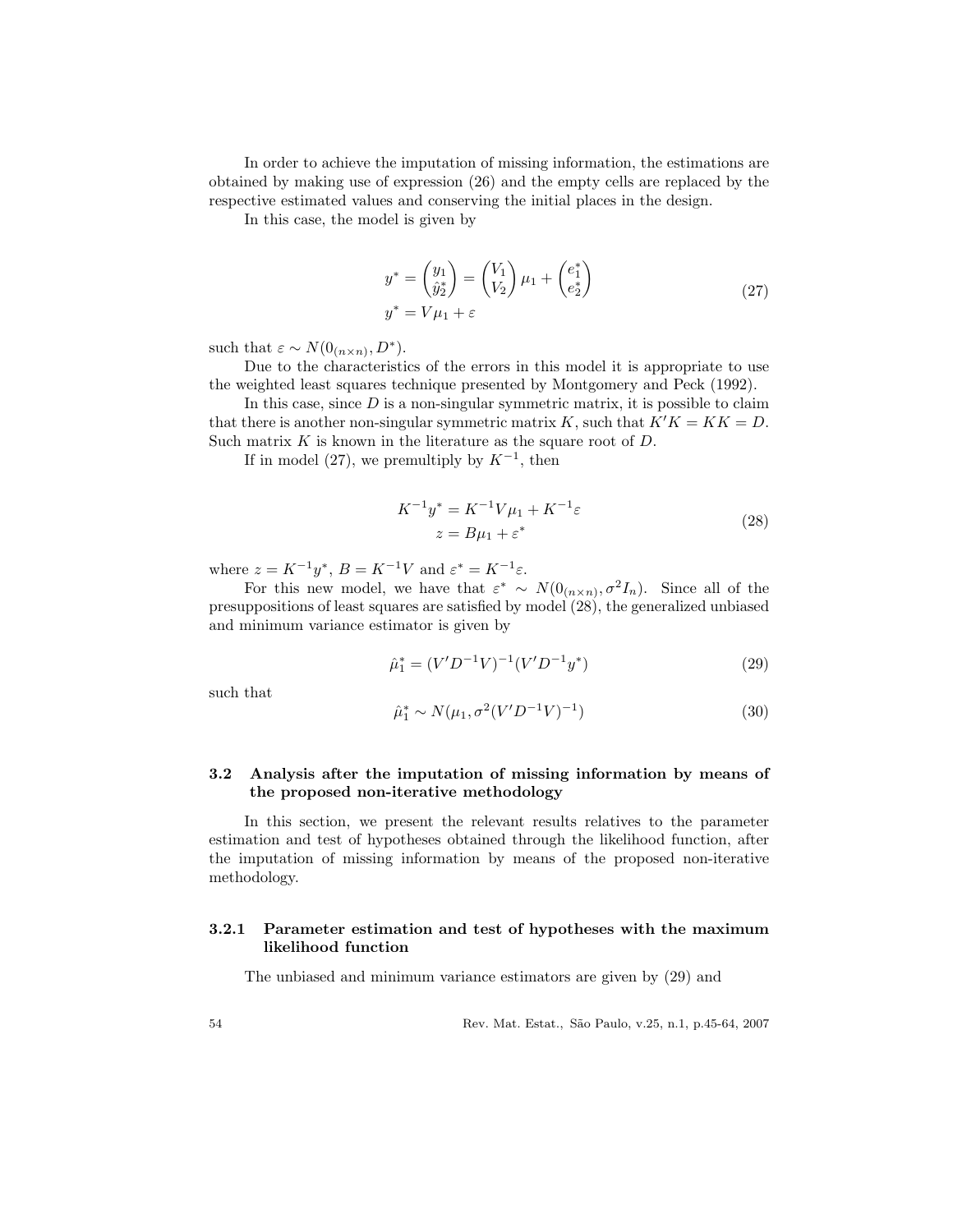$$
\hat{\sigma}^2 = S^2 = \frac{RSS^* \text{w1}}{n - p + s} \tag{31}
$$

with  $RSS^*$ <sub>WID</sub> being the residual sum of squares after imputing estimated data, given by

$$
RSS^* \text{wID} = y^{*'} \left[ D^{-1} - D^{-1} V (V' D^{-1} V)^{-1} V' D^{-1} \right] y^* = y^{*'} Q_1 y^* \tag{32}
$$

where  $Q_1 = D^{-1} - D^{-1}V(V'D^{-1}V)^{-1}V'D^{-1}$ .

Furthermore we consider the general test of hypotheses expressed in (22). In order to carry out the test we use the generalized likelihood ratio presented previously.

In this case we have

$$
\lambda^{2/n} = \frac{1}{\left(1 + \frac{y^{*'}D^{-1}V(V'D^{-1}V)^{-1}V'D^{-1}y^{*}}{RSS^{*}WID}\right)}
$$
(33)

where  $\lambda^{2/n}$  is small if  $\frac{y^{*'} D^{-1} V (V' D^{-1} V)^{-1} V' D^{-1} y^{*}}{RSS*_{\text{WIND}}}$  $\frac{\overline{WS} + \overline{V} + \overline{V} + \overline{y}}{\overline{RSS} + \overline{WID}}$  is big and is a monotone function that allows us to use  $\frac{y^{*'}D^{-1}V(V'D^{-1}V)^{-1}V'D^{-1}y^{*}}{RSS^{*}_{N}V'D^{-1}}$  $\frac{\overline{WS} + \overline{V} + \overline{V} + \overline{V}}{\overline{RSS} + \overline{W}}$  in order to carry out the general test of hypotheses.

To take into account from the above, below we carry out the analysis of sum squares' distribution.

### 3.2.2 Distributions of obtained quadratic forms

Following theorems of distribution of quadratic forms presented in Searle  $(1971)$  and Hocking  $(1996)$ , we verified the idempotence of the matrices associated with the sum of squares found in the analysis of the maximum likelihood function, which are given by

$$
MSS^*{}_{\text{WID}} = y^{*'} \left[ D^{-1}V(V'D^{-1}V)^{-1}V'D^{-1} \right] y^* = y^{*'} Q_2 y^* \tag{34}
$$

$$
TSS^*{}_{\text{WID}} = y^{*'}D^{-1}y^* \tag{35}
$$

where  $Q_2 = D^{-1}V(V'D^{-1}V)^{-1}V'D^{-1}$ .

We have that the matrices associated with the quadratic forms of  $MSS^*$ <sub>WII</sub> and  $RSS^*$ <sub>WID</sub> are idempotents (Franco 2003).

Therefore

$$
\frac{MSS^* \text{wID}}{\sigma^2} = \frac{y^{*'}[D^{-1}V(V'D^{-1}V)^{-1}V'D^{-1}]y^*}{\sigma^2} \sim \chi^2_{(p-s,\phi)}\tag{36}
$$

with  $\phi = \frac{\mu'_1 V' D^{-1} V \mu_1}{2\sigma^2}$ , and besides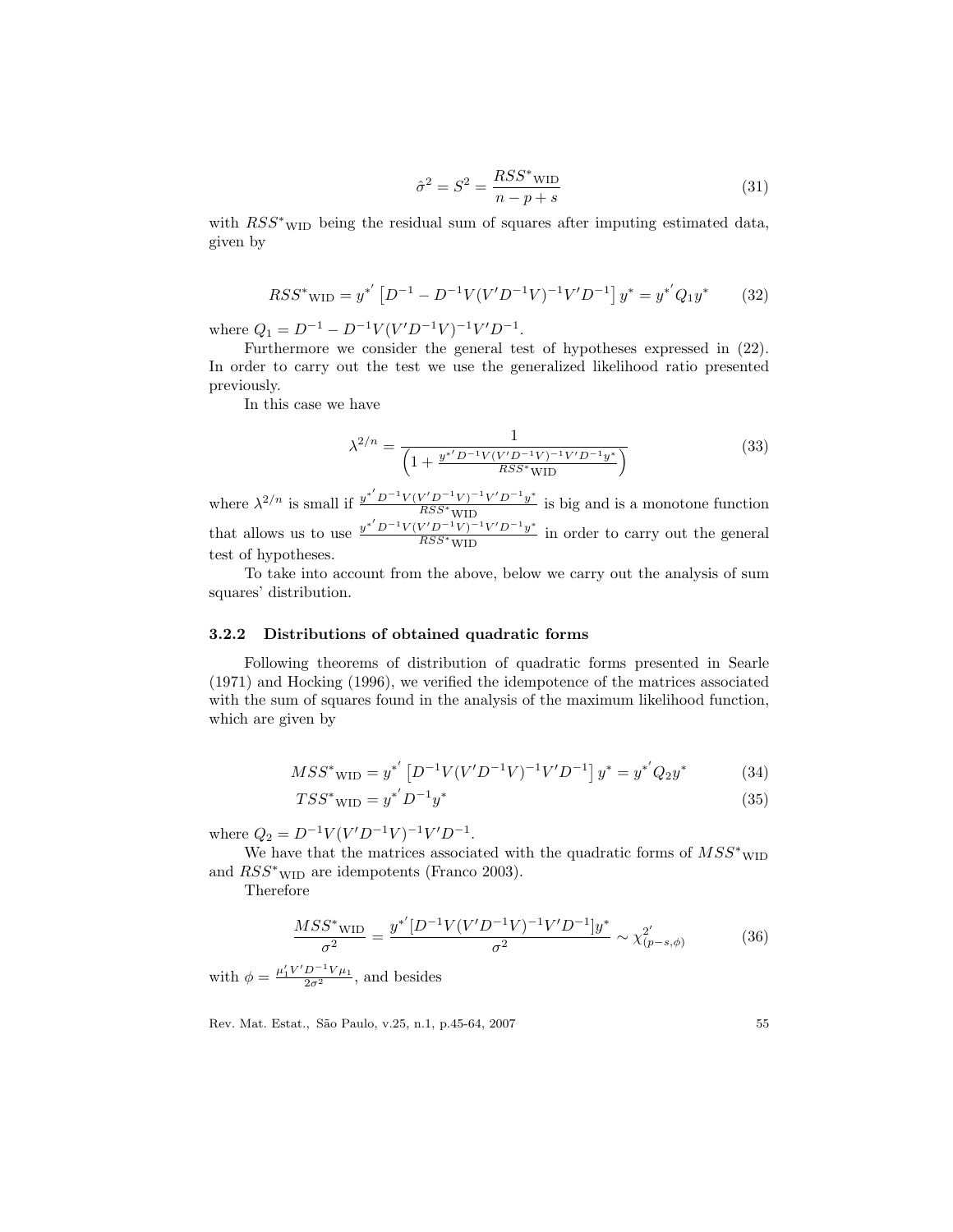$$
\frac{RSS^*_{\text{WID}}}{\sigma^2} = \frac{y^{*'}[D^{-1} - D^{-1}V(V'D^{-1}V)^{-1}V'D^{-1}]y^*}{\sigma^2} \sim \chi^2_{(n-p+s-m)} \tag{37}
$$

The independence of the matrices associated with the sums of squares found in the analysis of the maximum likelihood function is verified, then  $\overline{MSS^*}_{\rm WID}$  and  $RSS^*$ <sub>WID</sub> are independent.

Such as is presented in Franco (2003), since by means of the proposed noniterative methodology of estimation the subvectors of the observations vector  $y$  are not dependent and each one of the quadratic forms has distribution  $\chi^2$  and these are independent, we have

$$
\frac{(n-p+s-m)(y^{*'}[D^{-1}V(V'D^{-1}V)^{-1}V'D^{-1}]y^{*})}{(p-s)(y^{*'}[D^{-1}-D^{-1}V(V'D^{-1}V)^{-1}V'D^{-1}]y^{*})} \sim F'_{(p-s,n-p+s-m,\phi)}
$$
(38)

The previous ratio has distribution central F under  $H_0: V\mu_1 = 0$ .

### 3.2.3 Analysis of variance for the model after imputing estimated data

For the proposed non-iterative methodology of estimation, the correction factor by mean for the model and total sums of squares  $(CFSS^*)$  is given by

$$
CFSS^* = y^{*'} [D^{-1}1(1'D^{-1}1)^{-1}1'D^{-1}] y^* = y^{*'}Q_3y^*
$$
 (39)

where  $1_{(n\times1)}$  is a vector of ones of size n and  $Q_3 = D^{-1}1(1'D^{-1}1)^{-1}1'D^{-1}$ .

The matrix associated with the quadratic form of the correction factor by mean  $C F S S^*$  is idempotent and therefore

$$
\frac{CFSS^*}{\sigma^2} = \frac{y^{*'}[D^{-1}1(1'D^{-1}1)^{-1}1'D^{-1}]y^{*}}{\sigma^2} \sim \chi^{2'}_{(1,\phi_1)}
$$
(40)

with  $\phi_1 = \frac{\mu'_1 V'[D^{-1}1(1'D^{-1}1')^{-1}1'D^{-1}]V\mu_1}{2\sigma^2}$ .

From the above, the model sum of squares after imputing data corrected by mean  $(MSS^*$ <sub>WIDC</sub>) is given by

$$
MSS^* \text{wIDC} = y^{*'} D^{-1} \left[ V(V'D^{-1}V)^{-1} V'D^{-1} - 1(1'D^{-1}1)^{-1}1'D^{-1} \right] y^*
$$
  
= 
$$
y^{*'} D^{-1} [H_V - M] y^*
$$
 (41)

and the total sum of squares after imputing data corrected by mean  $(TSS^*_{\text{WIDC}})$ is

$$
TSS^* \text{wino} = y^{*'} [D^{-1} - D^{-1}1(1'D^{-1}1)^{-1}1'D^{-1}] y^*
$$
  
=  $y^{*'} D^{-1} [I - M] y^*$  (42)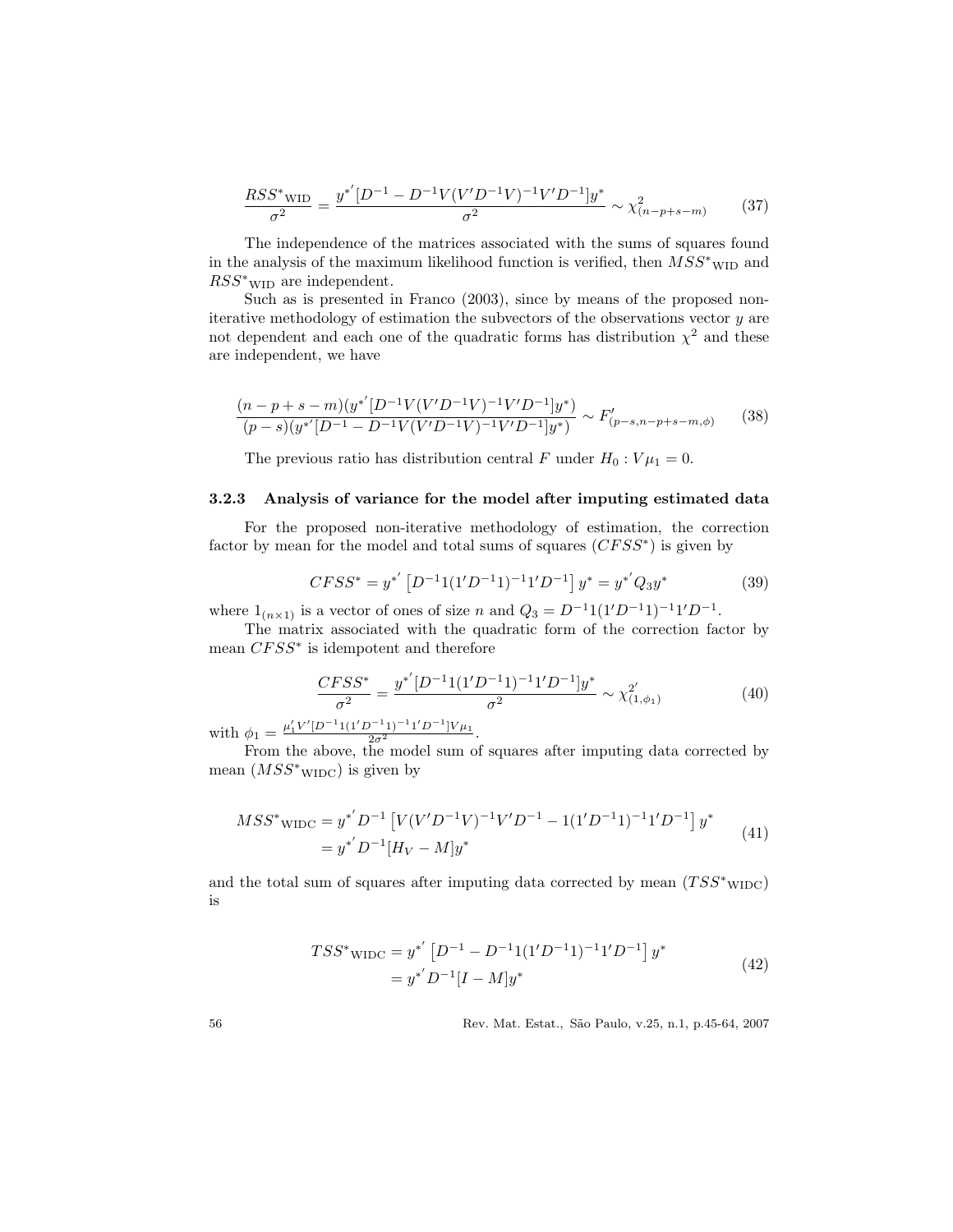where  $H_V = V(V'D^{-1}V)^{-1}V'D^{-1}$  and  $M = 1(1'D^{-1}1)^{-1}1'D^{-1}$  are idempotent matrices.

In such case, we verified the idempotence of quadratic forms and then

$$
\frac{b_2(y^{*'}D^{-1}[V(V'D^{-1}V)^{-1}V'-1(1'D^{-1}1)^{-1}1']D^{-1}y^*)}{b_1(y^{*'}D^{-1}[I-V(V'D^{-1}V)^{-1}V'D^{-1}]y^*)} \sim F'_{(b_1,b_2,\phi_1^*)}
$$
(43)

with  $\phi_1^* = \frac{\mu_1' V'[D^{-1}] V \mu_1 - \mu_1' V'[D^{-1}1 (1' D^{-1}1)^{-1} 1' D^{-1}] V \mu_1}}{2 \sigma^2}$ ,  $b_1 = p - s - 1$  and  $b_2 =$  $n-p+s-m.$ 

Under the null hyphoteses  $H_0$ :  $V\mu_1 = 0$ ,  $\phi_1^* = 0$ , and then ratio (43) is distributed as central  $F$ . Therefore, the analysis of variance obtained by means of the proposed non-iterative methodology, corrected by mean, is given in Table 2.

Table 2 - ANOVA obtained by means of the proposed methodology

| ation    | Source of vari-Degrees of Free-Sum of Squares<br>dom | Mean Square  | F                                                     |
|----------|------------------------------------------------------|--------------|-------------------------------------------------------|
| Model    | $p - s - 1$ $MSS^*$ WIDC                             | $MSM^*$ WIDC | $MSM^*_{\perp \text{WIDC}}$<br>$\overline{RMS}^*$ WID |
| Residual | $n-p+s-m$ $RSS^*$ wip                                | $RMS^*$ wid  |                                                       |
| Total    | $n-m-1$ $TSS^*$ wide                                 |              |                                                       |

# 4 Application

The data corresponds to a  $2 \times 3 \times 4$  factorial design presented in Myers and Montgomery (1995). The experiment considers the effects of corrosion rate  $(inch/min)(A)$ , cut depth  $(inch)(B)$  and kind of material  $(C)$  on the life of a set of cutting tools of a metal particle. Two replicates of a  $2 \times 3 \times 4$  factorial design were run. The results are presented in table 3.

The model associated with the  $2 \times 3 \times 4$  factorial design without interaction is given by

$$
y_{ijkl} = \mu_{ijk} + e_{ijkl} \tag{44}
$$

 $i = 1, 2, j = 1, 2, 3, k = 1, 2, 3, 4$  and  $l = 1, 2, \ldots, n_{ijk}$ ; and where  $y_{ijkl}$  is the *l*-th observation relative to the *i*-th material, *j*-th corrosion rate and *k*-th cut depth,  $\mu_{ijk}$  is the *ijk*-th cell mean and  $e_{ijkl}$  is the random error component such that  $e_{ijkl} \sim N(0, \sigma^2).$ 

The model (44) is subject to the non-interaction among AB, AC, BC and ABC. Of these 50 constraints, there are only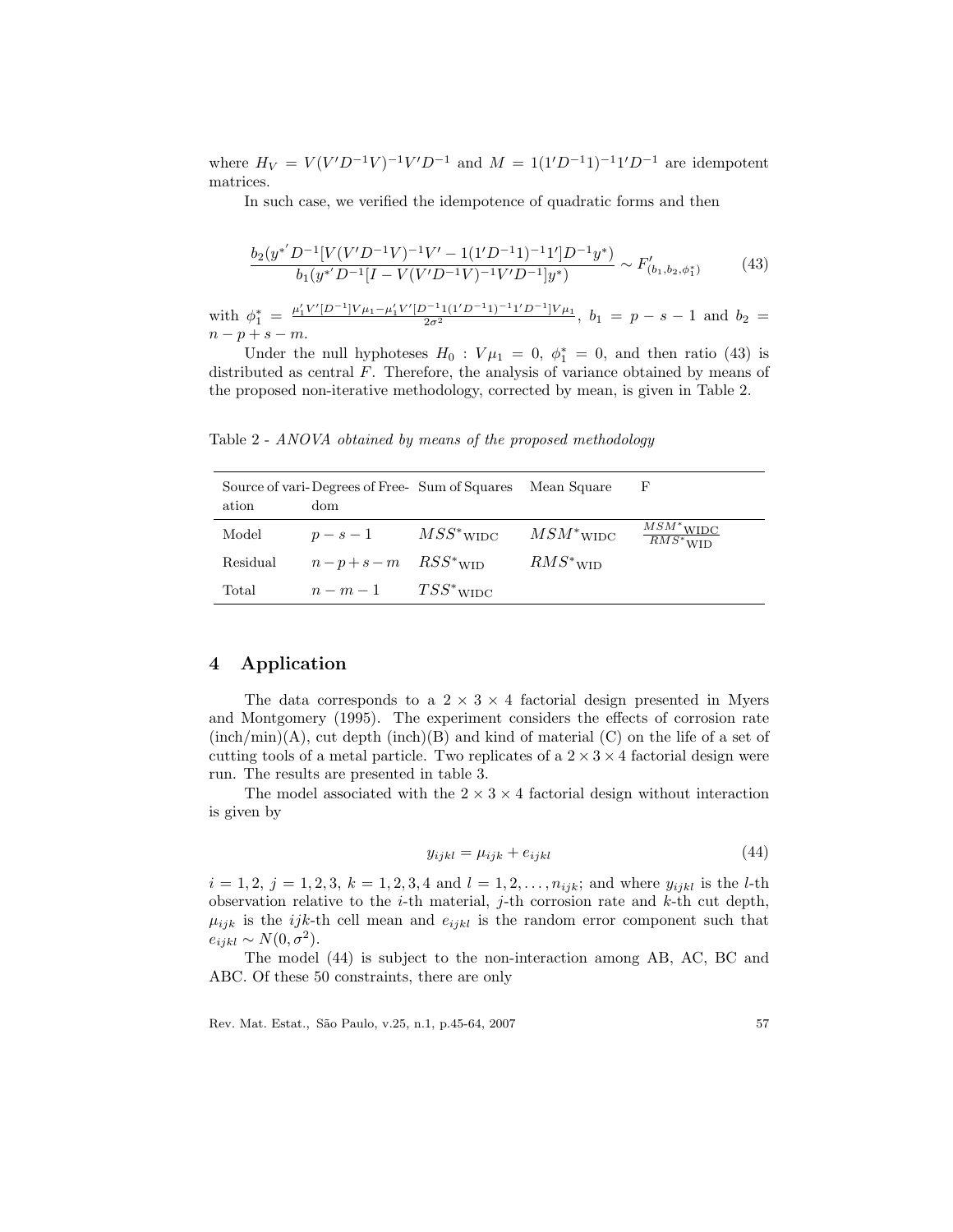Table 3 - 2  $\times$  3  $\times$  4 *Factorial design with all observed data* 

| Corrosion | Material I |      |           |      | Material II |      |      |      |
|-----------|------------|------|-----------|------|-------------|------|------|------|
| Rate      |            |      | Cut depth |      | Cut depth   |      |      |      |
|           | 0.15       | 0.20 | 0.30      | 0.40 | 0.15        | 0.20 | 0.30 | 0.40 |
| 0.20      | 74         | 79   | 89        | 102  | 63          | 73   | 77   | 101  |
|           | 78         | 82   | 94        | 98   | 68          | 74   | 79   | 103  |
| 0.25      | 98         | 97   | 98        | 105  | 74          | 85   | 83   | 105  |
|           | 91         | 93   | 105       | 102  | 77          | 81   | 87   | 104  |
| 0.30      | 114        | 115  | 122       | 133  | 100         | 105  | 111  | 118  |
|           | 108        | 111  | 117       | 138  | 97          | 108  | 107  | 122  |

$$
s = (a-1)(b-1) + (a-1)(c-1) + (b-1)(c-1) + (a-1)(b-1)(c-1)
$$
  
= 2+3+6+6 = 17

linearly independent ones. One such set of linearly independent constraints is the set with  $i' = a = 2, j' = b = 3$  and  $k' = c = 4$  given by

$$
\mu_{1j.} - \mu_{13.} - \mu_{2j.} + \mu_{23.} = 0
$$

$$
\mu_{1.k} - \mu_{1.4} - \mu_{2.k} + \mu_{2.4} = 0
$$

$$
\mu_{.jk} - \mu_{.j4} - \mu_{.3k} + \mu_{.34} = 0
$$

$$
\{\mu_{1jk} - \mu_{13k} - \mu_{1j4} + \mu_{134}\} - \{\mu_{2jk} - \mu_{23k} - \mu_{2j4} + \mu_{234}\} = 0
$$

with  $j = 1, 2$  and  $k = 1, 2, 3$ .

In terms of the modified cell means model,  $(44)$  is given by  $(1)$  subject to  $(2)$ , where the contrast matrix  $G$  is given by

$$
G = \begin{pmatrix} D_2 \otimes D_3 \otimes J_4' \\ D_2 \otimes J_3' \otimes D_4 \\ J_2' \otimes D_3 \otimes D_4 \\ D_2 \otimes D_3 \otimes D_4 \end{pmatrix}
$$
(45)

with  $D_2 = (1 \ -1), D_3 = \begin{pmatrix} 1 & 0 & -1 \\ 0 & 1 & 1 \end{pmatrix}$ 0 1 −1  $\Big), D_4 =$  $\sqrt{ }$  $\overline{1}$ 1 0 0 −1 0 1 0 −1 0 0 1 −1  $\setminus$  $\Big\},\ \ J_4' =$ 

 $(1 \quad 1 \quad 1 \quad 1), J'_3 = (1 \quad 1 \quad 1) \text{ and } J'_2 = (1 \quad 1).$ 

The columns of  $G_2$  are relative to the cells means

 $\mu_{111}, \mu_{112}, \mu_{113}, \mu_{114}, \mu_{121}, \mu_{122}, \mu_{123}, \mu_{124},$  $\mu_{131}, \mu_{132}, \mu_{133}, \mu_{211}, \mu_{212}, \mu_{213}, \mu_{221}, \mu_{222}, \mu_{223}$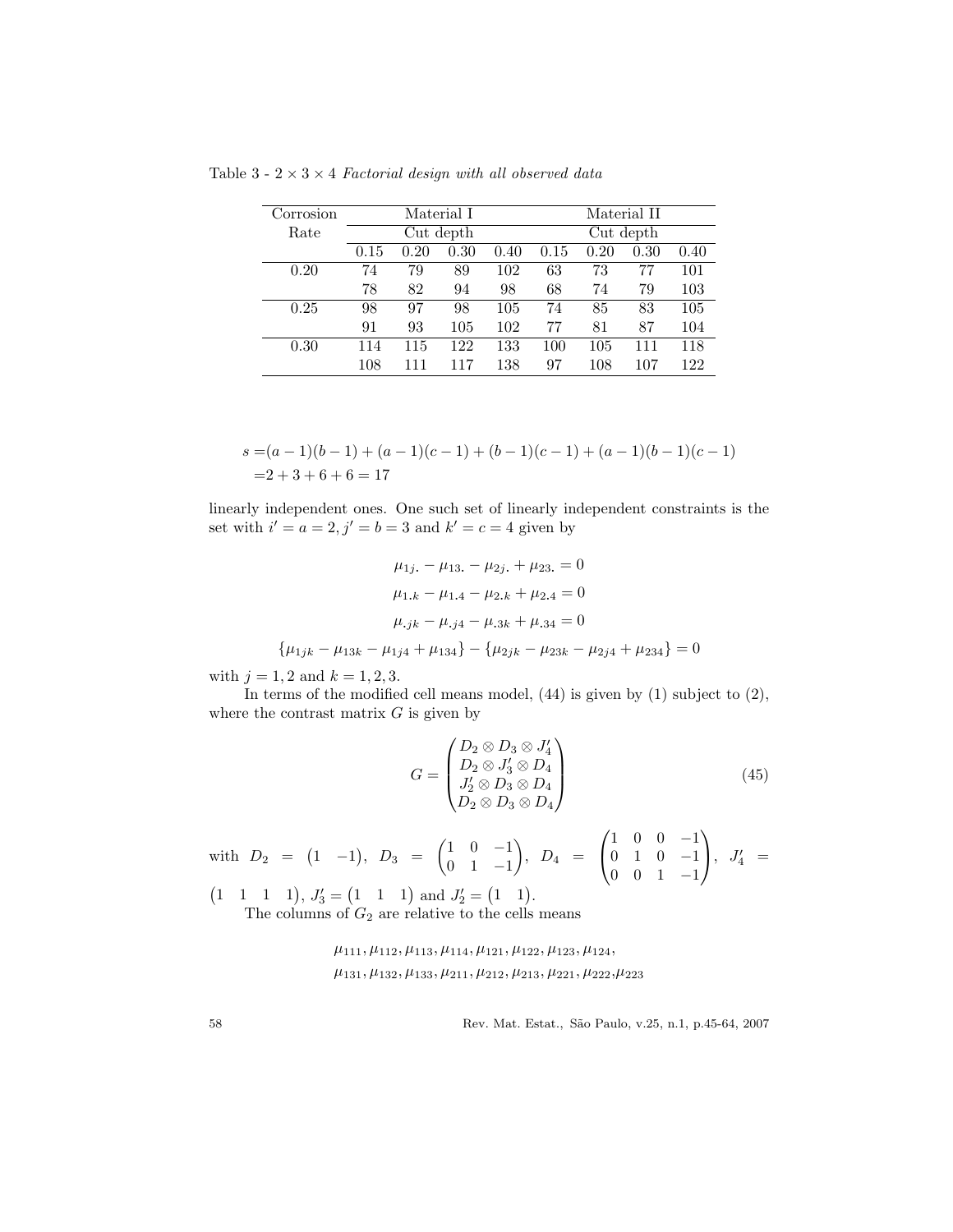and the columns of  $G_1$  are relative to the cells means

#### $\mu_{134}, \mu_{214}, \mu_{224}, \mu_{231}, \mu_{232}, \mu_{233}, \mu_{234}$

Below we consider two situations of randomized loss of information on this case study and apply the proposed non-iterative methodology.

In the next section, the estimations are obtained through our proposed noniterative methodology in cases where there are  $m = 6$  and  $m = 30$  missing data in the design.

### 4.1 Missing information estimation

In Tables 4 and 6, the data of factorial design with all of the randomized loss of information of interest are showed. In Tables 5 and 7, the estimated missing information for cases where there are  $m = 6$  and  $m = 30$  missing data, respectively, is presented. In these tables,  $y_2$  corresponds to the observed information vector,  $\hat{y}_2$  is the estimated information vector using the non-iterative technique presented in Melo (2002),  $e^*$  is the random error vector and  $\hat{y}_2^*$  is the estimated information vector using the non-iterative technique proposed in this work.

Table 4 -  $2 \times 3 \times 4$  Factorial design with  $m = 6$  missing data

| Corrosion | Material I |      |      |      | Material II |      |             |      |
|-----------|------------|------|------|------|-------------|------|-------------|------|
| Rate      | Cut depth  |      |      |      | Cut depth   |      |             |      |
|           | 0.15       | 0.20 | 0.30 | 0.40 | 0.15        | 0.20 | 0.30        | 0.40 |
| 0.20      | 74         | 79   | 89   | 102  | 63          | 73   | 77          | 101  |
|           | 78         | 82   | X    | 98   | 68          | X    | 79          | 103  |
| 0.25      | 98         | 97   | 98   | 105  | 74          | 85   | 83          | 105  |
|           | 91         | X    | 105  | 102  | X           | 81   | 87          | 104  |
| 0.30      | 114        | 115  | 122  | 133  | 100         | 105  | 111         | 118  |
|           | 108        | 111  | X    | 138  | 97          | 108  | $\mathbf x$ | 122  |

Table 5 - Estimated information of  $2 \times 3 \times 4$  factorial design with  $m = 6$  missing data

| $y_2$ | U2     |         |                           | $y_2$ | $y_2$ |         |        |
|-------|--------|---------|---------------------------|-------|-------|---------|--------|
| 94    | 88.58  | 1.37    | 89.95                     | 74    | 73.11 | $-2.11$ | 71.00  |
| 93    | 92.79  | $-0.60$ | 92.19                     | 77    | 78.10 | -0.81   | 72.29  |
|       | 120.13 |         | $-1.67$ 118.46 107 110.34 |       |       | 2.80    | 113.14 |

In case  $m = 6$  missing data,  $\hat{\mu}'_1 = (133.54, 92.21, 102.09, 99.76, 104.66, 110.34,$ 123.75) and  $e^* \sim N(0_{(6\times1)}, 22.16)$ .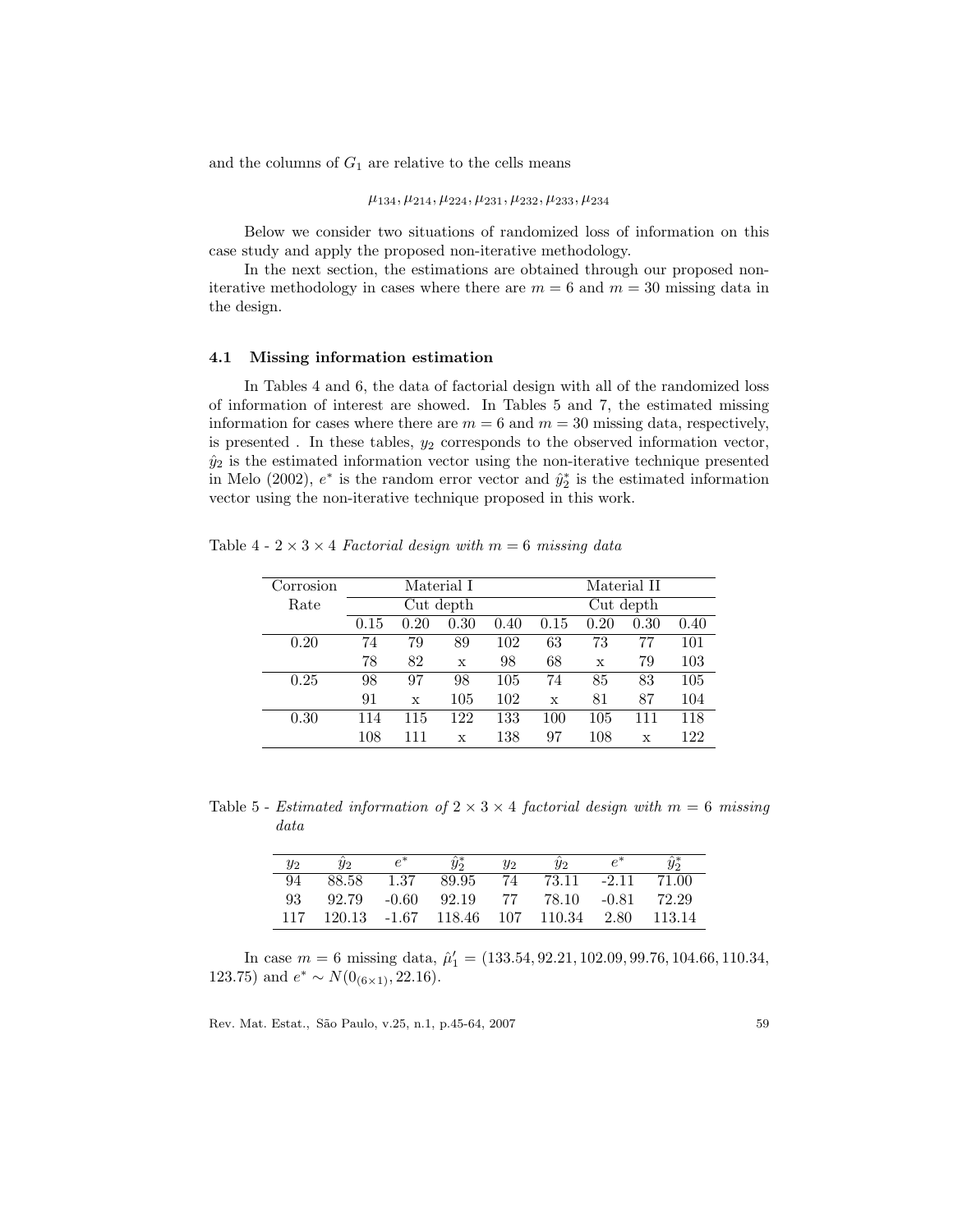| Corrosion | Material I  |           |      |      | Material II |           |      |      |  |
|-----------|-------------|-----------|------|------|-------------|-----------|------|------|--|
| Rate      |             | Cut depth |      |      |             | Cut depth |      |      |  |
|           | 0.15        | 0.20      | 0.30 | 0.40 | 0.15        | 0.20      | 0.30 | 0.40 |  |
| 0.20      | X           | 79        | 89   | 102  | X           | 73        | 77   | 101  |  |
|           | X           | X         | X    | X    | X           | X         | X    | X    |  |
| 0.25      | 98          | X         | 98   | 105  | 74          | X         | 83   | 105  |  |
|           | X           | X         | X    | X    | X           | X         | X    | X    |  |
| 0.30      | $\mathbf x$ | 115       | 122  | 133  | X           | 105       | 111  | 118  |  |
|           | х           | X         | х    | X    | х           | X         | X    | х    |  |

Table 6 -  $2 \times 3 \times 4$  Factorial design with  $m = 30$  missing data

Table 7 - Estimated information of  $2 \times 3 \times 4$  factorial design with  $m = 30$  missing data

| $y_2$ | $\hat{y}_2$ | $e^*$   | $\hat{y}_2^*$ | $y_2$ | $\hat{y}_2$ | $e^*$   | $\hat{y}_2^*$ |
|-------|-------------|---------|---------------|-------|-------------|---------|---------------|
| 74    | 84.84       | 0.53    | 85.37         | 63    | 74.40       | 2.88    | 77.28         |
| 78    | 84.84       | $-2.27$ | 82.57         | 68    | 74.40       | 0.63    | 75.03         |
| 82    | 82.97       | $-2.23$ | 80.74         | 74    | 72.52       | 0.87    | 73.39         |
| 94    | 89.59       | 1.07    | 90.66         | 79    | 79.15       | $-2.09$ | 77.06         |
| 98    | 103.59      | $-1.86$ | 101.73        | 103   | 93.15       | $-0.29$ | 92.86         |
| 91    | 91.22       | $-1.45$ | 89.77         | 77    | 80.77       | $-0.20$ | 80.57         |
| 97    | 89.34       | $-1.36$ | 87.98         | 85    | 78.90       | $-0.31$ | 78.59         |
| 93    | 89.34       | $-2.51$ | 86.83         | 81    | 78.90       | 1.18    | 80.08         |
| 105   | 95.97       | 2.14    | 98.11         | 87    | 85.52       | 0.88    | 86.40         |
| 102   | 109.97      | 1.48    | 111.45        | 104   | 99.52       | 1.67    | 101.19        |
| 114   | 115.34      | $-2.16$ | 113.18        | 100   | 104.90      | $-1.32$ | 103.58        |
| 108   | 115.34      | 2.25    | 117.59        | 97    | 104.90      | 1.40    | 106.30        |
| 111   | 113.47      | $-2.03$ | 111.44        | 108   | 103.02      | $-0.78$ | 102.24        |
| 117   | 120.09      | $-2.56$ | 117.53        | 107   | 109.65      | 2.36    | 112.01        |
| 138   | 134.09      | $-2.83$ | 131.26        | 122   | 123.65      | 1.45    | 125.10        |

In case where there are  $m = 30$  missing data,  $\hat{\mu}'_1 = (134.09, 93.15, 99.52,$ 104.90, 103.02, 109.65, 123.65) and  $e^* \sim N(0_{(30\times1)}, 26.08)$ .

From Tables 5 and 7, we observe that the estimations obtained by means of the non-iterative methodologies of estimation considered in this work are near the observed data, though a few data are underestimated and others are overestimated.

In the next section, we present the analysis of variance obtained through our proposed methodology in cases where there are  $m = 6$  and  $m = 30$  missing data in the design.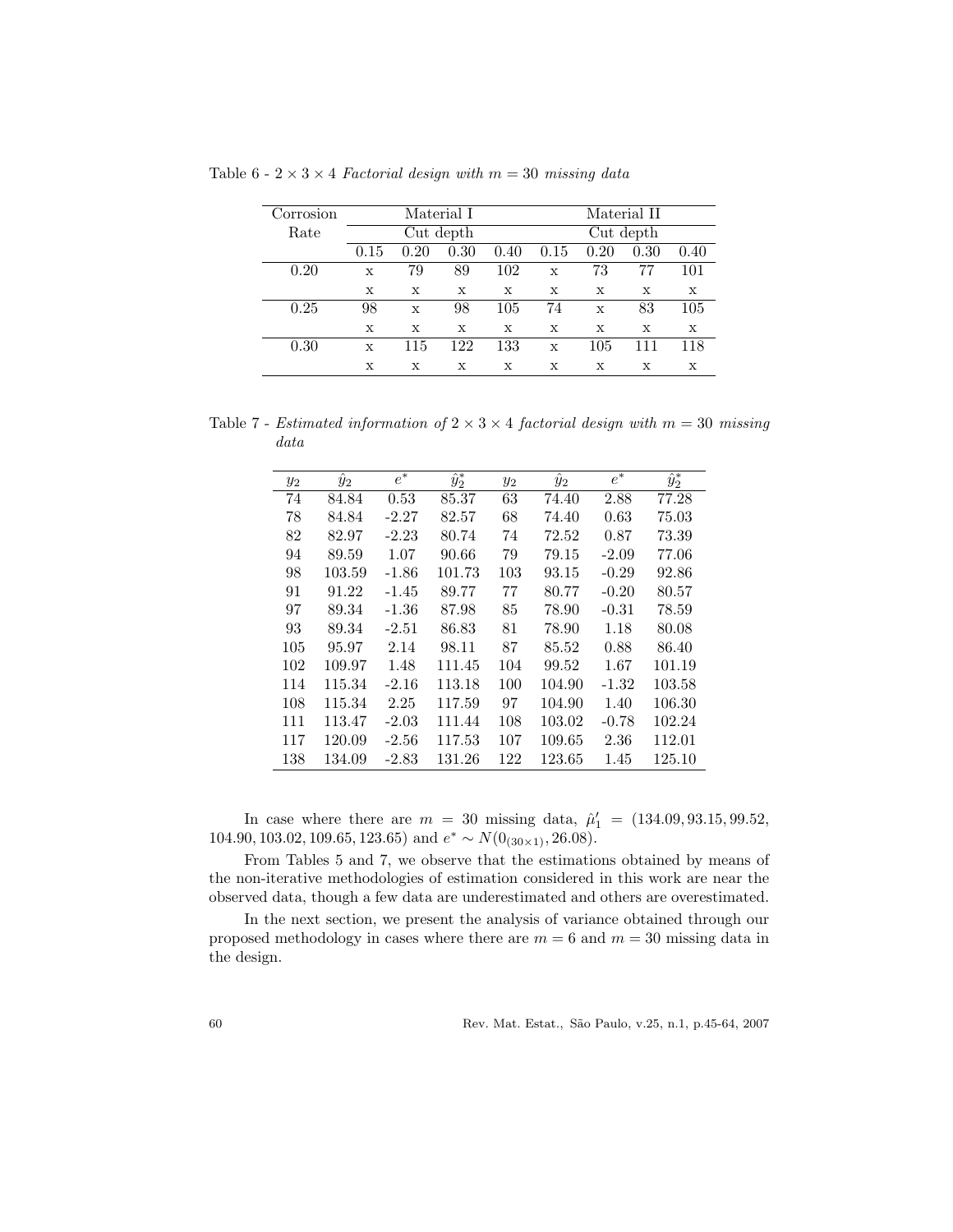### 4.2 Analysis of variance

In Tables 9 and 10, the analysis of variance after imputing the missing information is showed. In Table 8, we explain the meaning of the columns in these tables, in which the analysis of variance are shown.

Table 8 - Meaning of columns of tables in which the analysis of variance are shown

| Convention  | Analysis of variance                                                                |
|-------------|-------------------------------------------------------------------------------------|
| WAD(cm)     | With all observed data, corrected by mean.                                          |
| WID(cm)     | With imputed data using the technique presented in Melo<br>2002, corrected by mean. |
| $WID^*(cm)$ | With imputed data using the new technique, corrected by<br>mean.                    |
| NID(cm)     | Without imputed data, corrected by mean.                                            |

In a case with  $m = 6$  missing data, the degrees of freedom are given by  $p - s = 24 - 17 = 7$ ,  $n - p + s - m = 48 - 24 + 17 - 6 = 35$ ,  $n - m = 48 - 6 = 42$ .

Table 9 - Analysis of variance of  $2 \times 3 \times 4$  factorial design with  $(m = 6)$  estimated data

| Methodology MSS RSS TSS MSM RMS F                        |  |  |  |
|----------------------------------------------------------|--|--|--|
| $WAD(cm)$ 13024.63 821.85 13846.48 2170.77 20.05 108.29  |  |  |  |
| $WID(cm)$ 13346.48 775.66 14122.15 2224.41 22.16 100.37  |  |  |  |
| $WID^*(cm)$ 11617.40 793.64 12411.04 1936.23 22.67 85.38 |  |  |  |
| $NID(cm)$ 11617.40 775.66 12393.07 1936.23 22.16 87.36   |  |  |  |

In a case with  $m = 30$  missing data, the degrees of freedom are given by  $p-s = 24-17 = 7$ ,  $n-p+s-m = 48-24+17-30 = 11$ ,  $n-m = 48-30 = 18$ .

From Tables 9 and 10, we observe that in the analysis of variance obtained by means of the methodologies previously considered, the value of the F statistic tends to decrease as long as we increment the quantity of missing information in the design, leading to a progressively different value from that obtained when we have all the original observed data. Incrementing the rate of missing information from 12.5% up to 62.5% , leads to a bold reduction of the value of the F statistic. In all cases, this value is less than the value obtained when no such imputation of missing information is performed. Even so, the F test continues powerful enough and the decision regarding  $H_0$ :  $V\mu_1 = 0$  is not affected.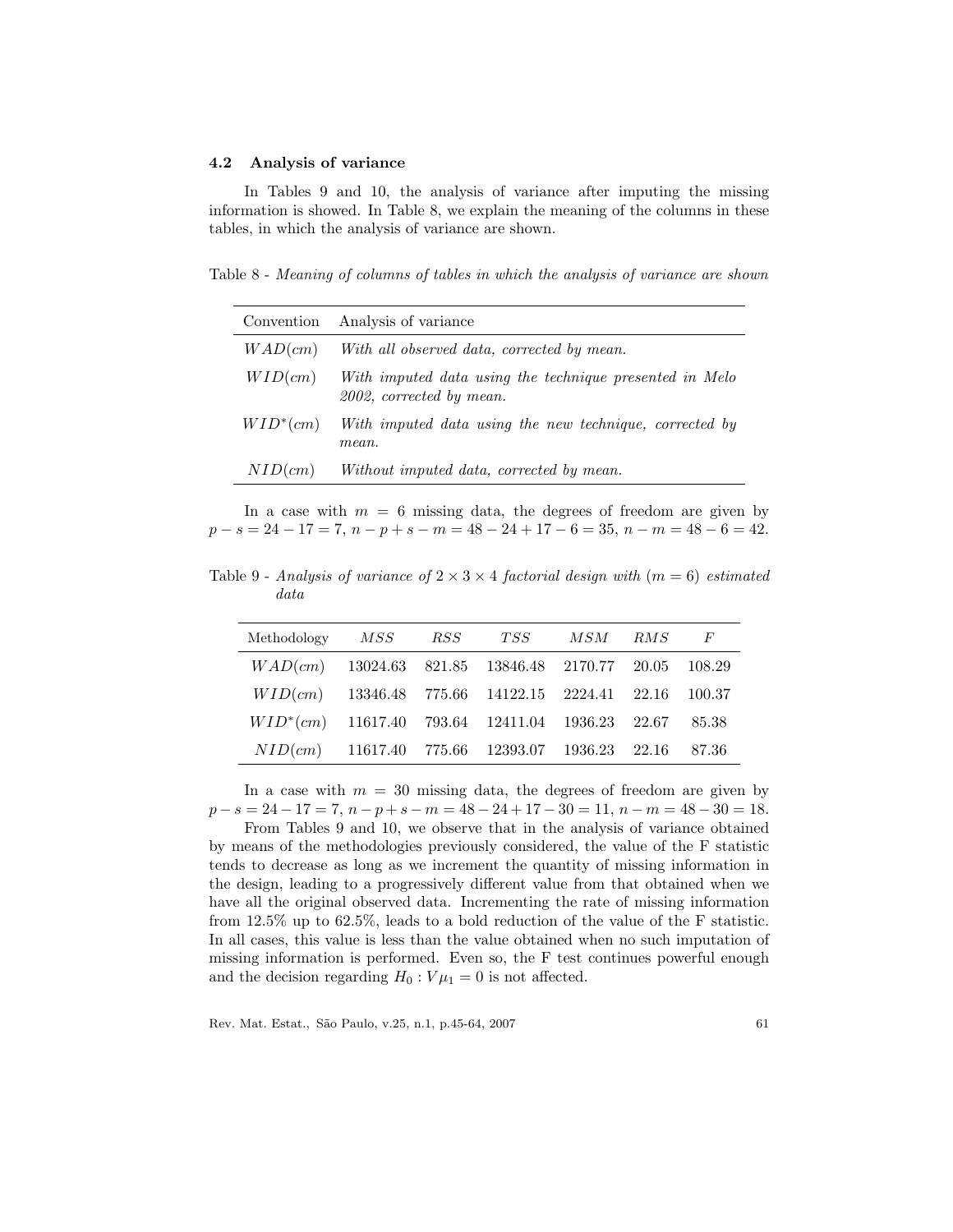| Methodology                                      | MSS     |        | RSS TSS | MSM    | RMS      | $\overline{F}$ |
|--------------------------------------------------|---------|--------|---------|--------|----------|----------------|
| $WAD(cm)$ 13024.63 821.85 13846.48 2170.77 20.05 |         |        |         |        |          | 108.29         |
| $WID(cm)$ 12719.96 286.98 13006.95 2119.99       |         |        |         |        | -- 26.08 | - 81.25        |
| $WID^*(cm)$ 4821.01 378.40 5199.42               |         |        |         | 803.50 | - 34.40  | 23.35          |
| NID(cm)                                          | 4821.01 | 286.98 | 5108    | 803.50 | 26.08    | 30.79          |

Table 10 - Analysis of variance of  $2 \times 3 \times 4$  factorial design with  $(m = 30)$  estimated data

### Conclusions

We are conscious that nowadays there are many programs and theories to work with non orthogonal and unbalanced designs. Many of these methodologies are based on iterative procedures that, in some situations, are complex and can provide estimators that are not unique, unbiased, efficient and the minimum variance. For that, in this work, we proposed a simple and non-iterative methodology for estimating missing information with the cell means model in connected designs, which provides us with unbiased estimators and allows to estimate individual data in the cells and the value of the empty cells as well.

In our proposed non-iterative methodology, we added a random error to the estimated values vector, with the aim of diminishing the linear correlation between the subvectors of the information vector. Furthermore, such random error allows to guarantee the non-singularity of the variance and covariance matrix of such subvectors.

On the other hand, although the proposed non-iterative methodology of estimation is one of the main contributions carried out, the results obtained in the analysis of variance after imputing the missing information in the design are more important, because the foregoing considerations allow to find, in a very detailed fashion, the distribution of the test statistic, and such distribution turns out to be an F.

As we can see, the main purpose of our work, far from limited in order to propose a new non-iterative methodology for estimating missing information consisted of a revision and construction of the exact test to carry out the ANOVA, considering that the traditional test of analysis of variance when there are missing cells and these are substituted in the design. It is not exact and appropriate to verify the hypothesis of interest.

Finally, the analysis of variance allows to bring out the influence that the rate of missing information has over the value of the statistic. This is a compelling reason to be careful when dealing with situations of missing information, in which it is not appropriate to impute a large amount of information in the design.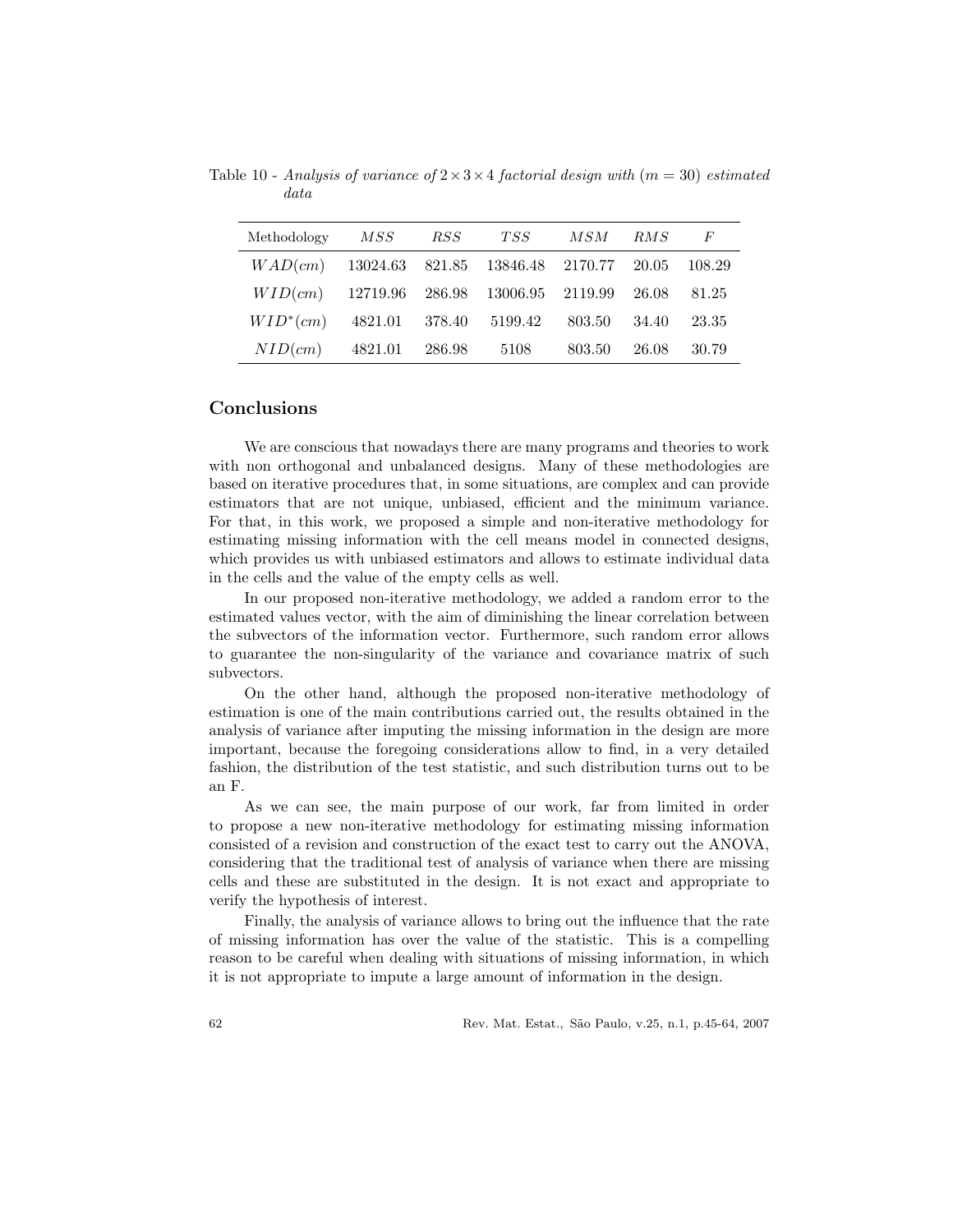# Acknowledgments

The authors gratefully acknowledge the comments and suggestions of the associate editor and two anonymous referees that helped improve the article immensely.

SOTO, D. C. F.; MARTÍNEZ, O. O. M. Metodologia para estimar dados perdidos e correção na análise da variância em delineamentos conectados de médias de caselas. Rev. Mat. Estat., São Paulo, v.25, n.1, p.45-64, 2007.

- RESUMO: Neste trabalho apresentamos uma metodologia não-iterativa para estimar dados perdidos em delineamentos conectados de médias de caselas. Esta metodologia melhora aquela de Melo (2002), reduzindo a correlação entre as informações observadas e estimadas. Depois de estimar as informações perdidas, nós sugerimos um caminho para a análise de variância considerando a estrutura de covariância dos sub-vetores do vetor de informação. Esta análise garante que a estatística do teste segue uma distribuição F central sob  $H_0$ . Finalmente, nós trabalhamos em um estudo de caso de um delineamento fatorial, em que são aplicados as técnicas sugeridas.
- PALAVRAS-CHAVE: Delineamento de média de célula; delineamentos conectados; informações perdidas; estimação e substituição; distribuição de formas quadráticas.

## **References**

ALLAN, F.; WISHART, J. A Method of estimating the yield of a missing plot in field experiments. J. Agric. Sci., Cambridge, v.20, p.399-406, 1930.

BARTLETT, M. S. Some examples of statistical methods of research in agriculture and applied biology. J. R. Stat. Soc., London, v.4, n.2, p.137-183, 1937.

DODGE, Y. Analysis of experiments with missing data. New York: John Wiley  $\&$ Sons, 1985. 498p.

FRANCO, D. C. Metodología para la estimación de información faltante, imputación y corrección en el análisis de varianza con el modelo de medias de celda en diseños conectados. 2003. 84f. Trabajo (Grado) – Departamento de Estadística, Universidad Nacional de Colombia, Bogotá, 2003.

HOCKING, R. R. The analysis of linear models. Monterrey: Brooks/Cole, 1985. 385p.

HOCKING, R. R. Methods and applications of linear models. New York: John Wiley & Sons, 1996. 731p.

JARRETT, R. The analysis of designed experiments with missing observations. J. R. Stat. Soc. Ser. C: Appl. Stat., London, v.27, n.1, p.38-46, 1978.

JOHN, J.; PRESCOTT, P. Estimating missing values in experiments. J. R. Stat. Soc. Ser. C: Appl. Stat., London, v.24, n.2, p.190-192, 1975.